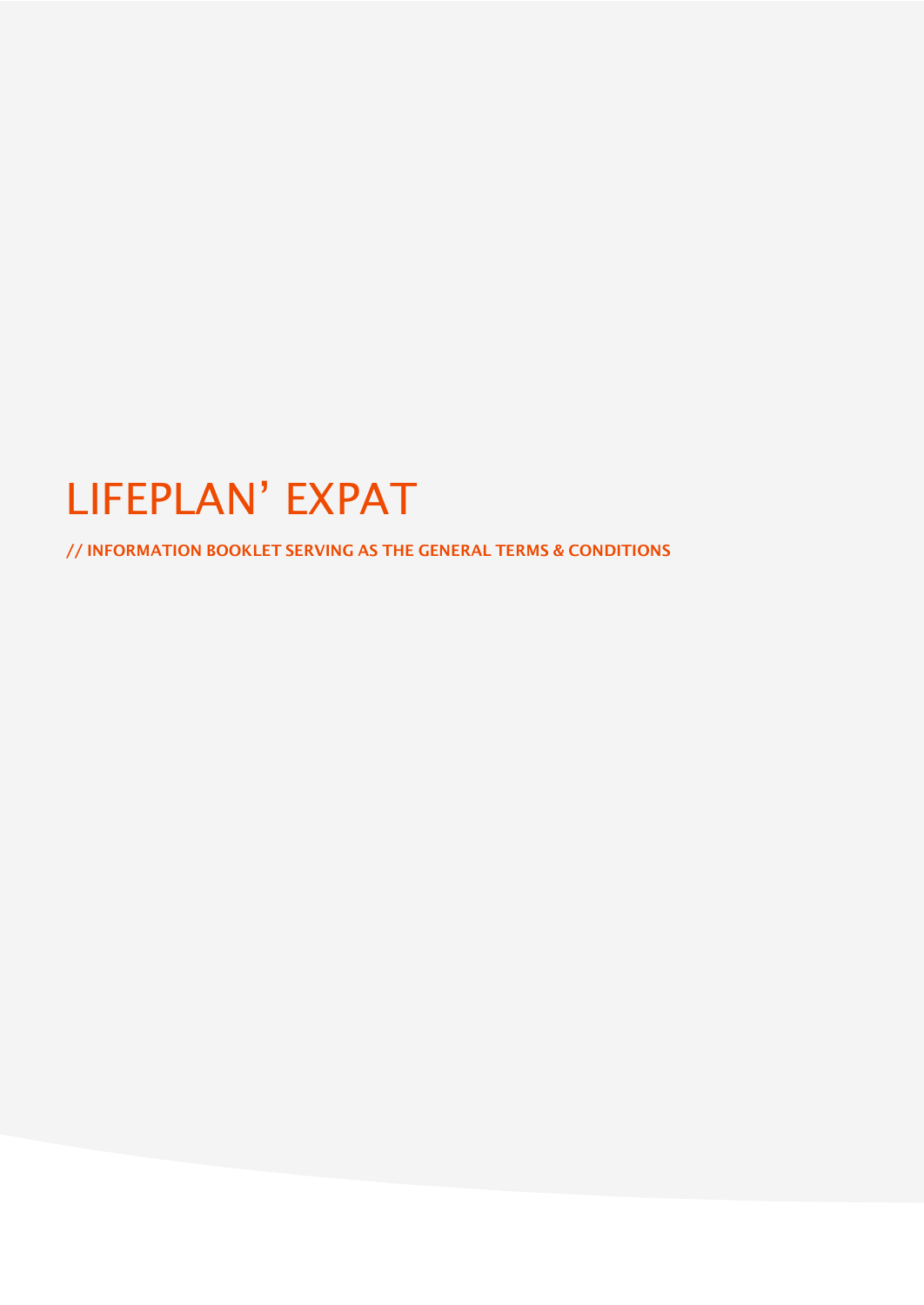# // INFORMATION BOOKLET SERVING AS THE GENERAL TERMS & CONDITIONS

# **CONTENTS**

# 1 / [PRESENTATION OF ASFE AND ITS ADMINISTRATOR MSH INTERNATIONAL / P2](#page-2-0)

# 2 / [GENERAL PROVISIONS OF THE LIFE & DISABILITY BENEFITS / P2](#page-2-1)

# 2.1 / [GENERAL INFORMATION / P2](#page-2-2)

Article 1 – [Purpose of the insurance / p2](#page-2-3)

Article 2 – [Geographical limits and Definitions / p2](#page-2-4)

Article 3 – Language and currency of the plan – [reference numbers used in the plan / p4](#page-4-0)

# [2.2 / BENEFITS / P5](#page-5-0)

Preamble – Instructions [to members for claiming benefits / p5](#page-5-1)

Article 4 – [Benefit in case of death of the member / p5](#page-5-2)

Article 5 – [Benefit in case of permanent total disability of the member / p6](#page-6-0)

Article 6 – [Optional benefit in case of accidental death of the member / p8](#page-8-0)

Article 7 – [Optional benefit in case of infirmity of the member / p9](#page-9-0)

Article 8 – [Optional benefit in case of sick leave from work by the member / p10](#page-10-0)

Article 9 – [Benefits schedule / p16](#page-16-0)

# [2.3 / OPERATION OF THE PLAN / P18](#page-18-0)

Article 10 – [Legal framework / p18](#page-18-1)

Article 11 – Effective date – [duration and renewal of the plan / p19](#page-19-0)

Article 12 – [Enrollment of members of the contracting association / p19](#page-19-1)

- Article 13 Effective date Duration Renewal [Amendments to and termination of membership –](#page-20-0) Effective [date of benefits / p20](#page-20-0)
- Article 14 [Making changes to the benefits / p20](#page-20-1)
- Article 15 [Cessation of membership and benefits / p21](#page-21-0)
- Article 16 [Information to members / p22](#page-22-0)
- Article 17 Complaints Mediation Protection of personal data [Paperless communications in respect of](#page-22-1)  the insurance plan – [Anti-money laundering and the financing of terrorism / p22](#page-22-1)

Article 18 – [Misrepresentation / p25](#page-25-0)

#### [2.4 / ARBITRATION AND PREMIUMS / P26](#page-26-0)

Article 19 – [Arbitration / p26](#page-26-1)

Article 20 – [Premiums / p26](#page-26-2)

Article 21 – Waiver of premium payments – [continuation of coverage in the event of sick leave / p26](#page-26-3)

#### [Appendix: Disability scale for physical infirmity benefit / p28](#page-28-0)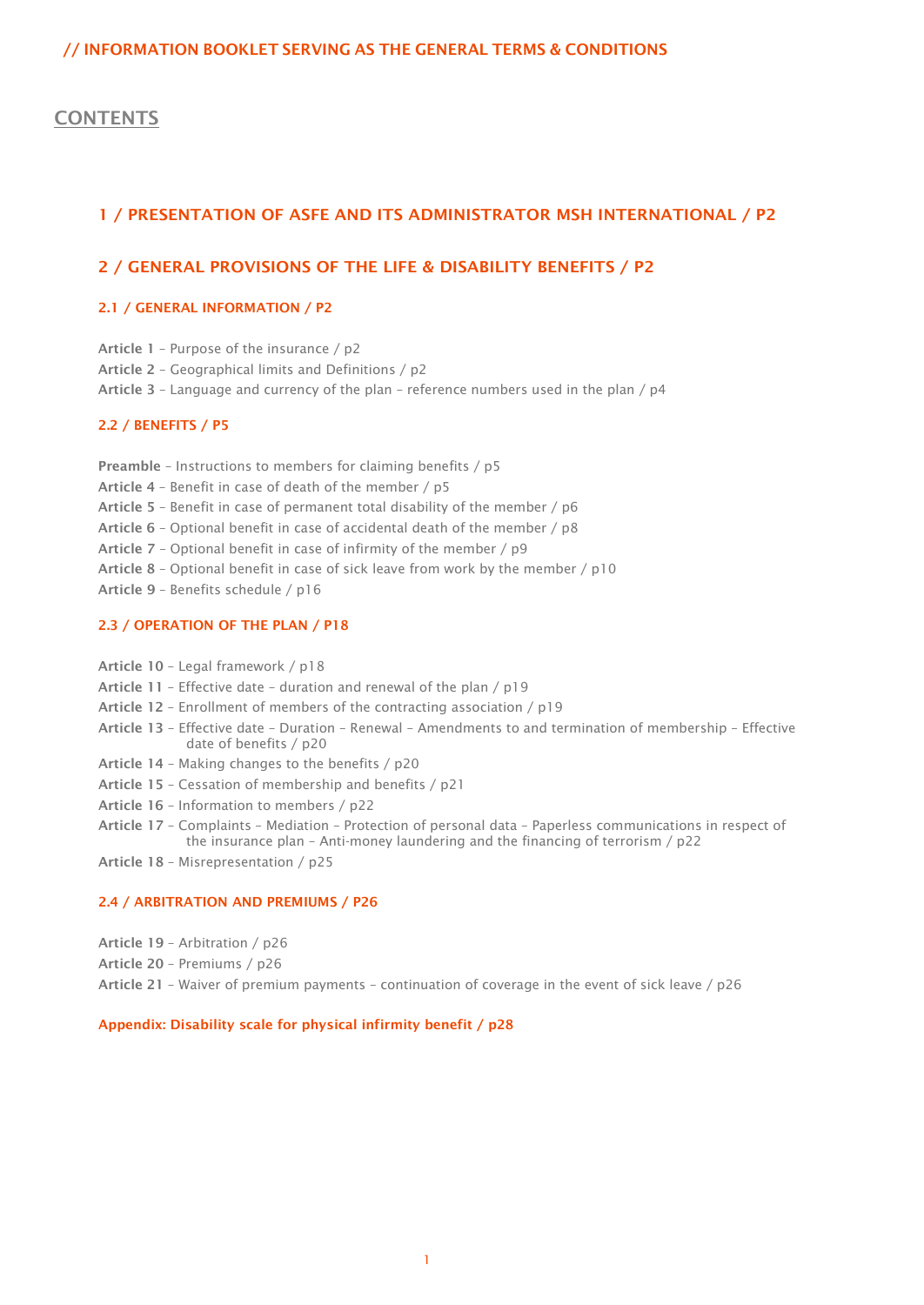# <span id="page-2-0"></span>1 / PRESENTATION OF ASFE AND ITS ADMINISTRATOR MSH INTERNATIONAL

You have chosen an ASFE international insurance plan from Groupama Gan Vie, managed by MSH INTERNATIONAL, and we are delighted to welcome you as a member.

ASFE, the Association of Services For Expatriates, was created in 1992 and is governed by the French law of 1901 on associations. Its purpose is to provide expatriates all over the world with solutions in the fields of healthcare coverage, life & disability, medical assistance/repatriation and third-party liability. Throughout this document ASFE will be referred to as "ASFE" or the "Contracting association".

MSH INTERNATIONAL, the designer and Administrator of ASFE plans, is a world leader in international benefits with over 400,000 globally-mobile individuals insured worldwide. MSH INTERNATIONAL provides you with the services of a dedicated team which is on hand to support and advise you day after day. MSH INTERNATIONAL, an organization mandated by the Insurer to administer the plan, will be referred to throughout this document as "MSH INTERNATIONAL", "the Administrator", "the Administrating Organization" or "the Insurer" whenever this term is used in the context of the administrative management of the plan.

The plan is insured by Groupama Gan Vie – a French "*société anonyme*" with a capital of 1,371,100,605 euros (fully paid) – registered with the Paris Trade and Companies Register under number 340 427 616 - APE 6511 Z Head office: 8-10 rue d'Astorg - 75383 PARIS Cedex 08 France - Company regulated by the French Insurance Code and subject to the French Prudential Supervision and Resolution Authority (ACPR) - 4 place de Budapest - CS 92459 - 75436 Paris Cedex France hereinafter referred to as "the Insurer".

# <span id="page-2-1"></span>2 / GENERAL PROVISIONS OF THE LIFE & DISABILITY BENEFITS

# <span id="page-2-2"></span>2.1/GENERAL INFORMATION

# <span id="page-2-3"></span>ARTICLE 1 – PURPOSE OF THE INSURANCE

The purpose of the group insurance plan with optional membership is:

- the payment of a lump sum to the designated Beneficiary or Beneficiaries in the event of the Member's death (Article 4),
- the payment of a lump sum to the Member him / herself in the event of permanent total disability (Article 5), and, if optional benefits have been purchased by the Member:
- the payment of an additional lump sum to the designated Beneficiary or Beneficiaries in the event of the accidental death of the Member (Article 6),
- the payment to the Member of a lump sum proportional to the degree of infirmity, in the event of his or her total or partial infirmity (Article 7),
- the provision to the Member of benefits in the event of sick leave from work following an illness or accident (Article 8).

In respect of this Sick Leave benefit, three options are available to the Member: "Standard Sick Leave benefit", "Short Term Disability benefit" and "Long-Term Disability benefit". Reference numbers specific to each particular plan, as described in Article 3 below, are assigned to these different options.

The benefits and options purchased by the Member are shown on the certificate of enrollment.

# <span id="page-2-4"></span>ARTICLE 2 – GEOGRAPHICAL LIMITS AND DEFINITIONS

# • GEOGRAPHICAL LIMITS

Coverage applies in the country of destination, as well as in France and in the FODRs and FOCs.

Coverage also applies during occasional stays, for non-medical reasons, of a duration not exceeding 60 consecutive days between two stays in the country of destination during international trips outside the country of destination (in a private capacity).

However, as a result of events (civil or foreign war, insurrection, etc.) which may be taking place there and, in all circumstances, in accordance with the classification of at-risk countries published by the French Ministry of Foreign Affairs, coverage may be excluded, both at the time of enrollment and during the period of membership of the plan, for certain countries to which travel is classed by this Ministry as highly inadvisable (red zone).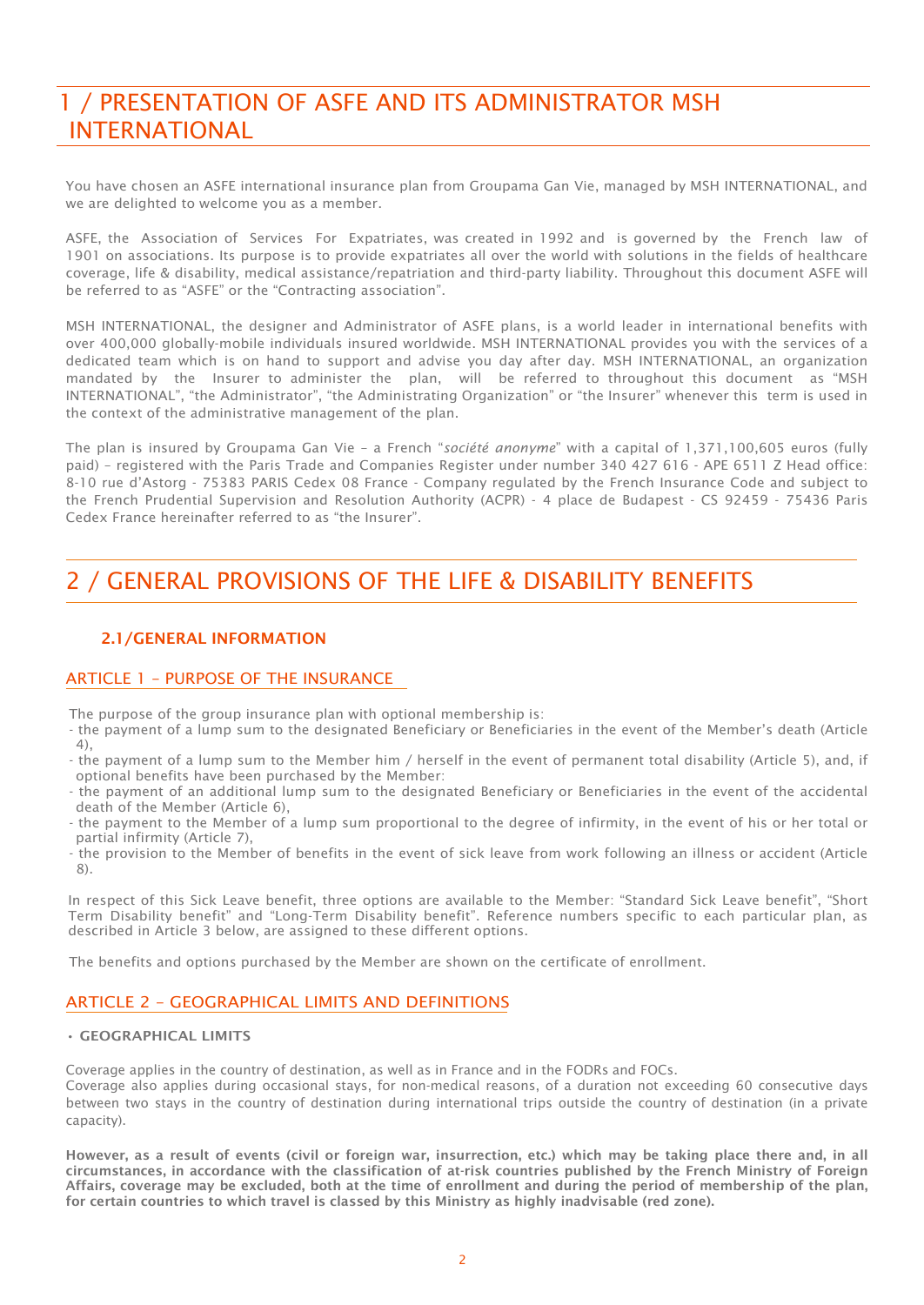During the period of membership of the plan, if a country or zone to which travel is classed as highly inadvisable (red zone) is excluded, coverage will be suspended for the duration of the red zone classification. At the time of purchasing the plan, coverage will also be subject to prior acceptance by the insurer if travel to that country is classed as inadvisable by this Ministry unless for compelling reasons (orange zone). This list of countries or zones varies and is regularly updated by the French Ministry of Foreign Affairs.

#### • DEFINITIONS

Accident: Any physical injury, not intended by the Member or the Beneficiary, resulting from sudden, unpredictable action with an external cause. The cause and symptoms must be medically and objectively definable, and be subject to diagnosis and treatment. In accordance with Article 1353 of the French Civil Code, it is the responsibility of the Beneficiary or Beneficiaries to provide evidence of the Accident and the direct relationship of cause and effect between the Accident and the death.

Basic social security scheme: Any Social Security scheme in force in the country of expatriation, or the Caisse des Français de l'Etranger – CFE.

Certificate of enrollment: Document issued to each Member confirming their enrollment in the plan and specifying, in particular, the benefits and level of coverage selected, the effective date and the premiums.

Certified document: A certified document is a document drawn up by a public official and signed before them by all parties to the document.

Contracting association: ASFE: Legal entity having purchased the plan for the benefit of its Members and which agrees to fulfill the corresponding obligations.

**Excluded countries:** Stays which are not occasional, for medical reasons or which are occasional and whose duration is greater than or equal to 60 consecutive days are not covered.

As a result of events (civil or foreign war, insurrection, etc.) which may be taking place there and, in all circumstances, in accordance with the classification of at-risk countries published by the French Ministry of Foreign Affairs, coverage may be excluded for certain countries or zones to which travel is classed by this Ministry as highly inadvisable (red zone) or inadvisable (orange zone).

FOC: French Overseas Communities (Saint Pierre and Miquelon, Wallis and Futuna, Saint-Barthelemy and Saint-Martin).

FODR: French Overseas Departments and Regions (Guadeloupe, Guyana, Martinique, Reunion and Mayotte).

Hospitalization: A medically-prescribed stay in a hospital (public or private) for medical or surgical treatment of an illness, an Accident or maternity.

Illness: Any deterioration in the state of health certified by a competent medical authority.

Interest: Payment of interest from the date of death: Without prejudice to the provisions of Article L.132-23-1 of the French Insurance Code, the death lump sum will generate interest from the date of death.

This interest, net of charges, is set for each calendar year at the regulatory minimum rate, i.e., on the date of enrollment in the plan, at a rate equal to the lower of the following two rates:

•the Average Borrowing Rate in France (*Taux Moyen des Emprunts de l'Etat français* or TME) averaged over the last twelve (12) months, calculated on November 1 of the previous year,

•the latest Average Borrowing Rate in France available on November 1 of the previous year.

The revaluation ceases on the date of receipt of the supporting documents required for payment of the claim or, where applicable, on the date on which this lump sum is deposited with the "*Caisse des Dépôts et Consignations*" under Article L.132-27-2 of the French Insurance Code.

Member: Member of the contracting association requesting enrollment in the plan and meeting the conditions set out in Article 12.

Private deed: A private deed is a freely drafted document, drawn up by one of the parties to the deed and signed by all participants in this deed. There must be as many originals as there are participants. The private deed may or may not be registered with the tax department.

Reported accident: Accident recorded by a competent authority (police, fire service, medical authorities, etc.) having issued a certificate specifying the circumstances and nature of the injury as well as the date of the accident.

Stabilization: Medically stationary state of health of a member who has had an accident or is suffering from an illness.

Waiting period: Number of days during which no sick leave benefits are paid by the insurer.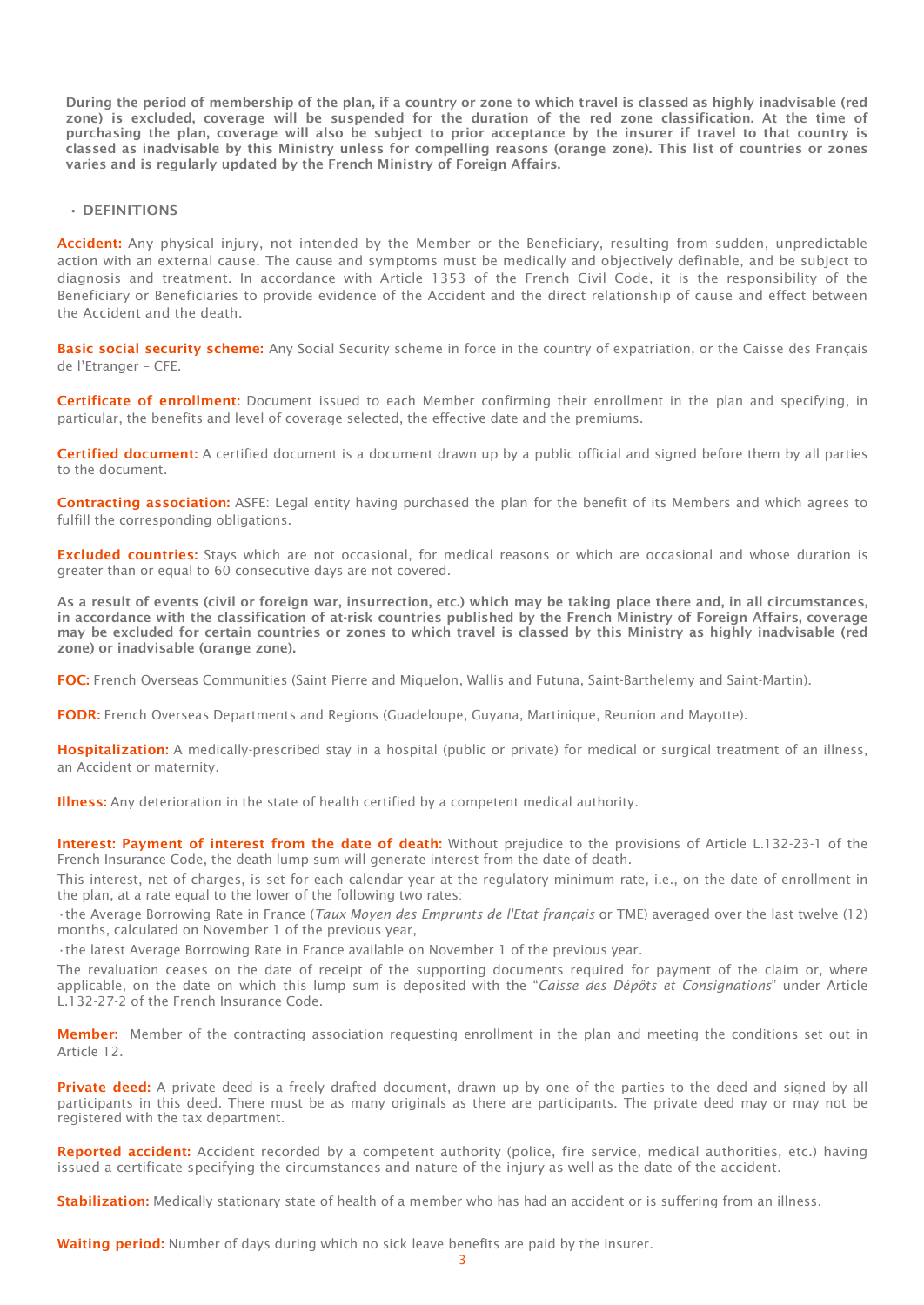# <span id="page-4-0"></span>ARTICLE 3 – LANGUAGE AND CURRENCY OF THE PLAN – REFERENCE NUMBERS USED IN THE PLAN

MSH INTERNATIONAL is the organization mandated by the Insurer, particularly for the purpose of managing membership of the plan.

#### • LANGUAGE OF THE PLAN

The language of the group insurance plan is French.

However, MSH INTERNATIONAL provides Members with English versions of the information booklet serving as the general terms and conditions and the documents required for the management of plan membership such as individual enrollment forms, medical questionnaires, confidential medical certificates, etc.

However, in case of disagreement on the interpretation of the benefits provided under the plan or the terms of their implementation, only the French version of the relevant document will be taken into consideration. Translations of documents are made available to Members purely for information purposes and only the French language version is binding.

#### • CURRENCY OF THE PLAN

The currency of the plan is the euro or the American dollar, both for the premiums and the benefits.

The currency selected by the Member is shown on the certificate of enrollment.

A particular reference number, as described in the paragraph below, is assigned to the plan according to whether the membership operates in euros or American dollars.

#### IMPORTANT

Payments cannot be made, either directly or indirectly, to a country which is subject to sanctions such as those imposed, for example, by the United Nations, the Office of Foreign Assets Control of the US Treasury (OFAC) or the European Union.

• REFERENCE NUMBERS USED IN THE PLAN

The plan uses the following reference numbers:

#### 1/ Membership in euros:

- no. 9054/863693/10000 if the Member has opted for the "Standard Sick Leave" benefit,

- no. 9054/863694/10000 if the Member has opted for the "Short-Term Disability" and/or "Long-Term Disability" benefit.

#### 2/ Membership in dollars:

- no. 9054/863693/10010 if the Member has opted for the "Standard Sick Leave" benefit,

- no. 9054/863694/10010 if the Member has opted for the "Short-Term Disability" and/or Long-Term Disability" benefit.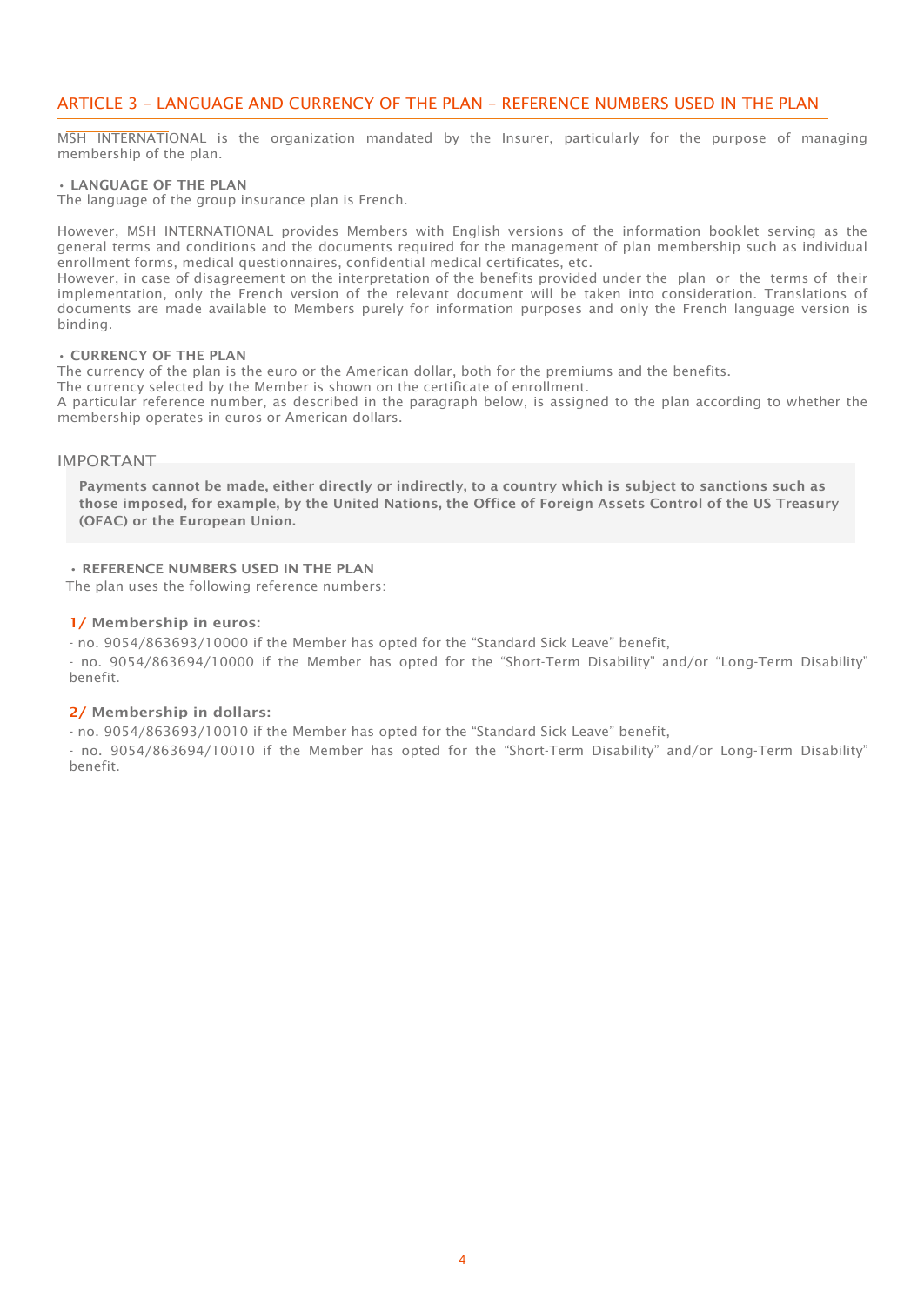# <span id="page-5-0"></span>2.2 / BENEFITS

# <span id="page-5-1"></span>PREAMBLE – INSTRUCTIONS TO MEMBERS FOR CLAIMING BENEFITS

The purpose of this section is to provide the Member with an overview of how the life & disability benefits operate should they need to make a claim:

- 1/ Contact: the AD&D AND SUPPORT department at MSH INTERNATIONAL:
	- by telephone: + 33 (0)1 44 20 48 07,
	- by email: [add\\_support@msh-intl.com,](mailto:add_support@msh-intl.com)
	- by fax: + 33 (0)1 44 20 48 79.
- 2/ To make the payment of benefits easier and faster, all the documents to be provided (listed in the relevant article describing each type of benefit) should be sent to the AD&D AND SUPPORT department at MSH INTERNATIONAL.

# <span id="page-5-2"></span>ARTICLE 4 – BENEFIT IN CASE OF DEATH OF THE MEMBER

#### • DEFINITION AND AMOUNT OF THE BENEFIT

The purpose of this benefit is to pay a lump sum in the event of the death of the Member to the Beneficiary or Beneficiaries specified in the paragraph "Allocation of death benefits" below. This payment is subject to the provisions of the paragraph "Exclusions from coverage" below with the amount being equal to 100% of the selected lump sum.

The Member is free to choose the amount of the lump sum. The amount of the insured lump sum to be selected can be between:

- in euros: €25,000 and €1,000,000, in multiples of €25,000,

- in dollars: \$30,000 and \$1,200,000, in multiples of \$30,000.

The amount selected by the Member is shown on the certificate of enrollment.

#### • EXCLUSIONS FROM COVERAGE

The benefit is not payable in the following cases:

- Death resulting from a war involving France is not covered.
- Death caused by civil or foreign war, insurrection, riots, brawls, regardless of where the events take place and who the protagonists are (unless the Member does not take an active part or is called upon to carry out a servicing or surveillance assignment for the purpose of ensuring personal security) is not covered.
- Suicide, however it is classified, is not covered during the first year of membership of the plan.

#### • ALLOCATION OF DEATH BENEFITS

Subject to any stipulation to the contrary which is valid on the day of the Member's death, the insured lump sum is paid:

- to his or her surviving spouse from whom he or she is neither divorced nor legally separated or, failing that, to his or her surviving civil partner. (A civil partnership is a contract concluded between two adult persons of the opposite sex or same sex to organize their common life together (Article 515-1 of the French Civil Code)),

- failing that, to his or her children born and unborn, living or represented for the purposes of inheritance,

- failing that, equally between them, to his or her father and mother or the entire amount to the surviving parent,

- failing that, to his or her other heirs.

If the Member does not want the insured lump sum to be allocated according to the above clause, or if, during the life of the plan, he or she wants to designate one or more other Beneficiaries, he/she should designate the Beneficiary or Beneficiaries of his/her choice and inform the insurer.

This designation may be carried out by private deed or certified document.

It should be noted that domestic partners(\*) are not provided for in the standard beneficiary clause. A Member who wishes the lump sum to be allocated to his or her domestic partner must in this case fill out a special beneficiary designation form.

To avoid any risk of duplication of names and to make it easier to locate the designated Beneficiary or Beneficiaries, the Member should provide details for each Beneficiary which will allow them to be accurately identified, including their surname, first names and date and place of birth.

#### Any designation or change in designation which is not brought to the attention of the insurer is non-binding.

(\*): Domestic partner means any person cohabiting with the member, insofar as the member and the domestic partner share the same home and are free of any other ties of the same type (i.e. they are both single, widowed or divorced and have not entered into a civil partnership).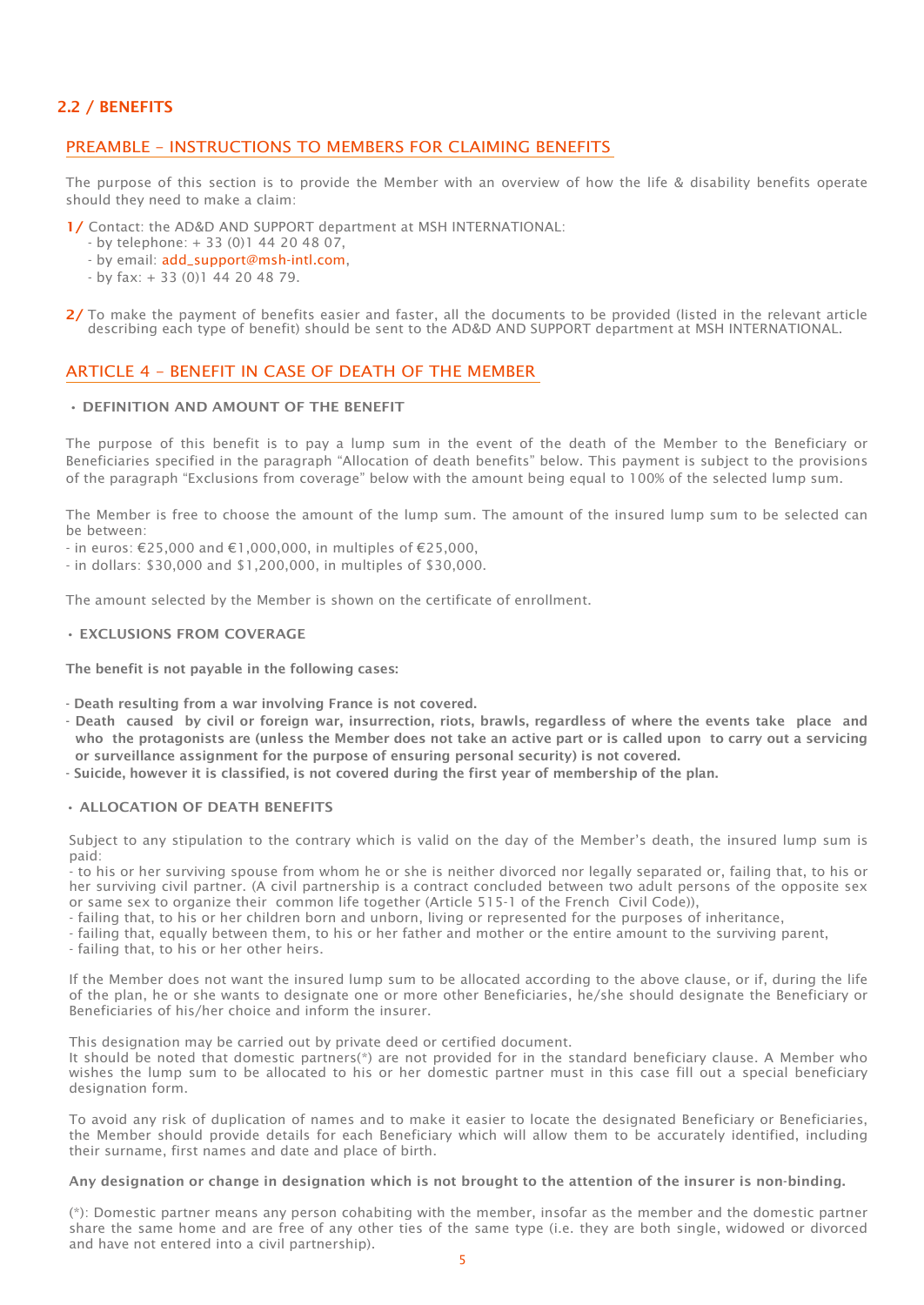# IMPORTANT

The insurer draws the Member's attention to the need for regular updates of their special Beneficiary designation(s).

With the Member's agreement, any designation of Beneficiary may be accepted, after a period of at least 30 days following the effective date of membership of the plan, if the designation is made free of charge.

While the Member is alive, this acceptance must be formalized either by an endorsement signed by the insurer, the Member and the Beneficiary or by a private deed or certified document signed by the Member and the Beneficiary.

Acceptance is only binding on the insurer if they have been notified in writing. Proof of such notification falls upon the person claiming the benefit.

#### IMPORTANT

It should be noted that the designation in favor of a specific Beneficiary becomes irrevocable if it is accepted by them under the above conditions.

The entitlement of Beneficiaries to the insured lump sum is subject to them surviving for two days following the death of the Member.

#### • FORMALITIES TO BE COMPLETED IN THE EVENT OF A CLAIM AND PAYMENT OF BENEFITS

The death must be declared to the insurer as soon as possible by sending them the supporting documents required for settlement, including:

- an original extract of the death certificate,

- a medical certificate, to be sent to the insurer's medical advisor under confidential cover, showing the date of death and specifying if the death was natural or accidental or resulting from an event excluded under the plan,
- any additional documents allowing the benefits to be allocated:
	- any documents proving identity and/or family status, and in particular a full photocopy of the family record book and/or the birth certificate of the beneficiary, a certified statement and, where applicable, proof of the civil partnership, - the bank details required for payment,

- where applicable, any documents specifying the cause and circumstances of the Accident resulting in the death.

The insurer reserves the right to request any additional supporting documents they consider necessary for settlement of the claim.

Payment of the lump sum is made to the designated Beneficiary or Beneficiaries within one month of the date of receipt of the supporting documents by the insurer.

If there is more than one Beneficiary:

- the lump sum is allocated as specified by the Member or, in the absence of any specific instructions or designated Beneficiary or Beneficiaries, shared equally between Beneficiaries of the same class,
- the lump sum will not be distributed by the insurer but a single payment will be made subject to a receipt being signed jointly by the parties or their legal representative.

# <span id="page-6-0"></span>ARTICLE 5 – BENEFIT IN CASE OF PERMANENT TOTAL DISABILITY OF THE MEMBER

This benefit is payable in addition to the death benefit provided for under Article 4.

# • DEFINITION AND AMOUNT OF THE BENEFIT

If, before claiming their old-age pension from Social Security and no later than the date of their 70th birthday, a Member, following an illness or Accident and subject to the provisions of the paragraph "Excluded risks" below, is affected by a disability which renders them totally unable to perform any professional activity whatsoever and, moreover, if they require the assistance of a third party to perform everyday tasks, the insurer will recognize them as having a permanent and total disability.

Permanent and total disability status is assessed by the insurer's medical advisor independently of the decisions made by the Social Security scheme to which the Member may belong.

The insurer then pays the Member a lump sum of the same amount as that paid under Article 4.

Payment of the permanent total disability benefit terminates the Member's entitlement to death benefits under Articles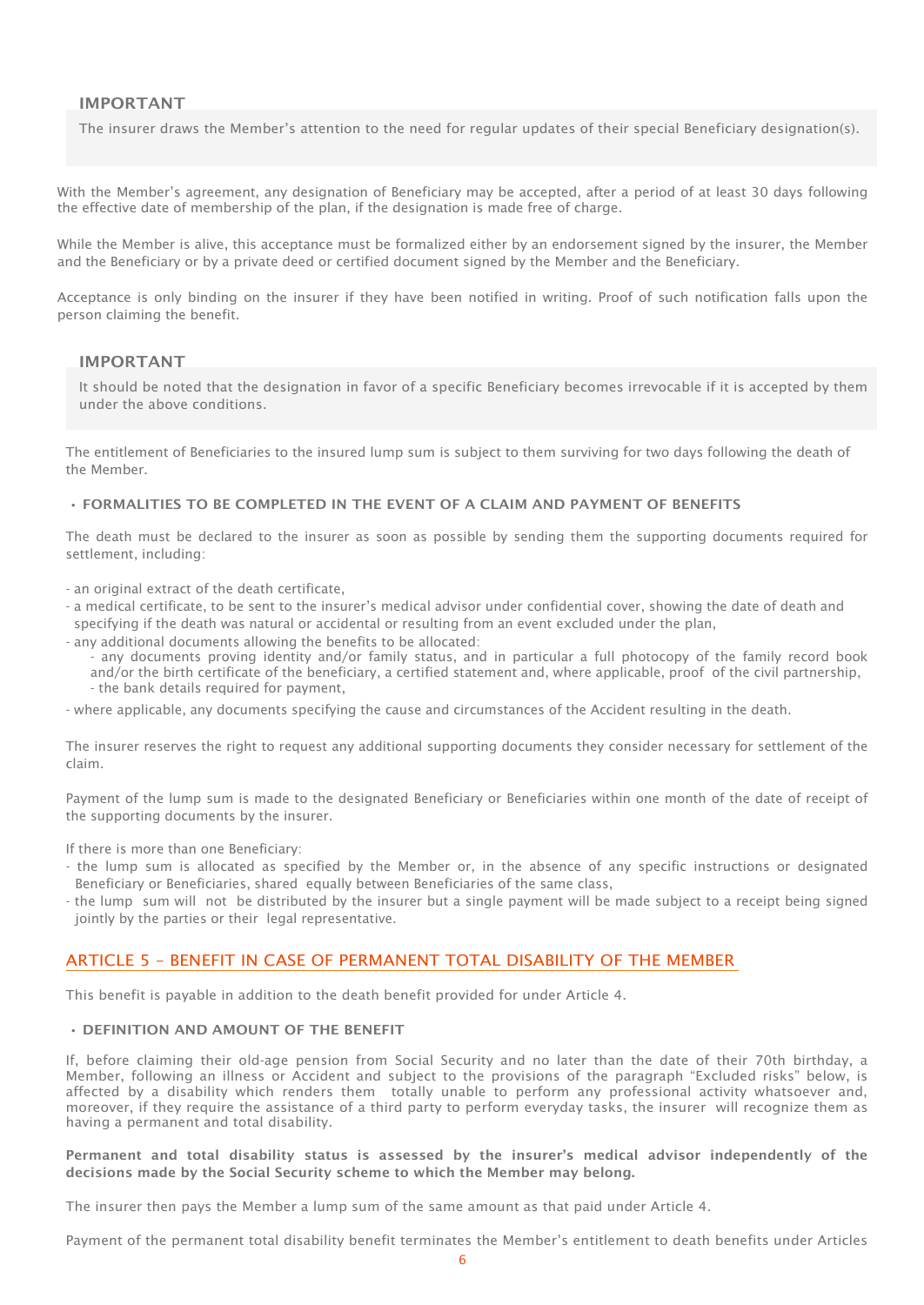4 and 6.

- EXCLUDED RISKS
- Accidents or illnesses caused intentionally by the Member or resulting from either a suicide attempt or intentional self- inflicted injuries or the use of narcotics or psychotropic drugs without a medical prescription, - Accidents or illnesses caused by civil or foreign war, insurrection, riots or brawls regardless of where the events take place and who the protagonists are unless the Member does not take an active part or is called
- upon to carry out a servicing or surveillance assignment for the purpose of ensuring the security of persons and goods,
- Accidents or illnesses caused by a war involving France.

Furthermore, other than in application of Article L113.-8 of the French Insurance Code, and subject to the exclusions listed above, the benefit applies to the consequences of medical conditions or disabilities which occurred before the date of signature of the application for coverage under the plan if they were declared on the application form and were not subject to a specific exclusion of which the Member was notified by registered mail.

• FORMALITIES TO BE COMPLETED IN THE EVENT OF A CLAIM AND PAYMENT OF THE LUMP SUM

#### FORMALITIES TO BE COMPLETED

Responsibility for declaring the state of permanent and total disability rests with the Member who is required to provide proof of the condition to the insurer by means of the supporting documents required for settlement. These include:

- a detailed certificate from the treating doctor indicating the nature of the illness or Accident, to be sent to the insurer's medical advisor under confidential cover,
- any evidence establishing the need for third party assistance such as the notification of the award, where applicable, by Social Security of a disability allowance requiring third party assistance,
- any additional documents allowing the lump sum to be allocated:
	- any documents proving identity and/or family status, and in particular a full photocopy of the family record book and, where applicable, proof of the civil partnership,
	- the bank details required for payment,
- where applicable, any documents specifying the cause and circumstances of the Accident having caused the permanent total disability.

The insurer reserves the right to request any additional supporting documents they consider necessary for settlement of the claim.

#### RECOGNITION AND MONITORING BY THE INSURER OF THE STATE OF PERMANENT AND TOTAL DISABILITY

Until the date on which the benefit becomes payable, the insurer has the right to carry out any checks and submit the claimant to any medical examinations deemed useful in order to assess, recognize or monitor the state of permanent and total disability. For this purpose, the insurer's doctors, agents or representatives must be able to visit the Member, who agrees to meet with them and provide them with an honest account of his or her condition. If the Member does not agree to the visits and/or medical examinations, the insurer is automatically authorized by law to suspend payment of the benefit.

In the event of a disagreement between the Member's doctor and that of the insurer regarding the state of permanent and total disability, the Member and the insurer may together choose a third doctor in order to reach a majority decision and, if they cannot agree on the choice of doctor, the appointment will made by the Tribunal de Grande Instance of Paris. Arbitration fees are shared equally between the Member and the insurer. Members agree to submit to the jurisdiction of the Paris courts and waive the right to any proceedings in any other country.

#### PAYMENT OF THE LUMP SUM

The insured lump sum, payable to the Member him / herself, is paid six months after the date of recognition by the insurer of the permanent and total disability and subject to the continuation of this state.

In the event of the Member's death before the lump sum is paid, a lump sum will be paid to the designated Beneficiary or Beneficiaries as defined under Article 4 "Benefit in case of death of the member".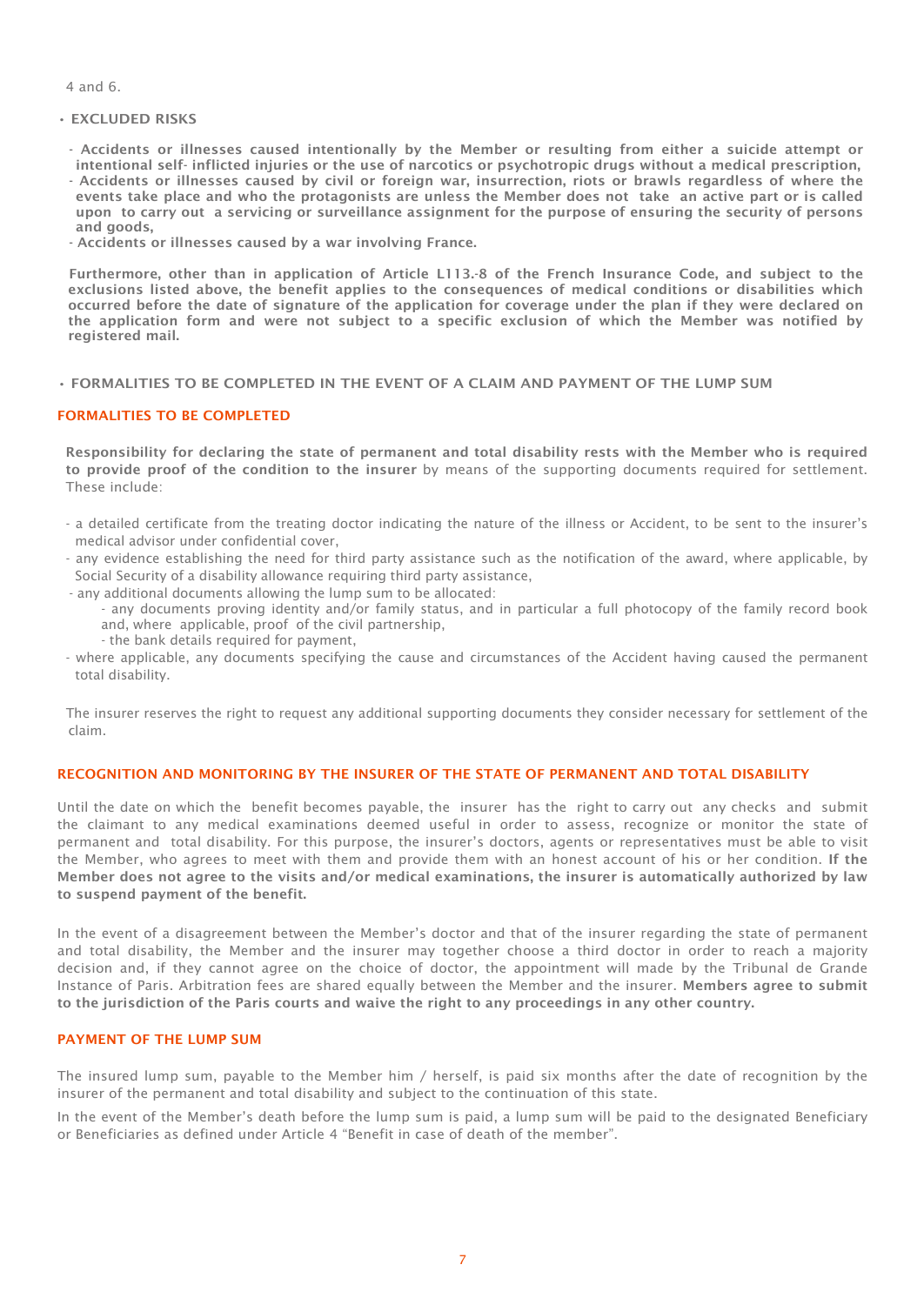# <span id="page-8-0"></span>ARTICLE 6 – OPTIONAL BENEFIT IN CASE OF ACCIDENTAL DEATH OF THE MEMBER

This benefit, which is purchased in addition to the death benefit provided for under Article 4, is payable if it is specified on the certificate of enrollment.

#### • DEFINITION AND AMOUNT OF THE BENEFIT

The purpose of this benefit is to pay the Beneficiary or Beneficiaries specified under Article 4, if the Member dies following an Accident as defined under Article 2 and subject to the provisions of the paragraph "Exclusions from coverage" below, an additional lump sum the amount of which is equal to 100% of the death benefit provided for under Article 4.

This additional lump sum is not payable in the event of permanent total disability resulting from an accident. The benefit is payable on condition that the death occurs no later than twelve months after the Accident.

#### • EXCLUSIONS FROM COVERAGE

The benefit is not payable in the following cases:

- illness, even if it is the result of an accident,
- accidents caused intentionally by the Member or resulting either from suicide or intentional self-inflicted injuries or the use of narcotics or psychotropic drugs without a medical prescription,
- accidents resulting from the Member being under the influence of alcohol as defined by a blood alcohol concentration equal to or above that set by the French highway code to characterize the offense of drunk driving,
- air navigation accidents unless the Member is aboard an aircraft with a valid certificate of airworthiness and flown by a pilot in possession of a non-expired permit and license. The pilot may be the Member him / herself. - accidents caused by:
	- games, races, bets or sporting competitions,
	- motor racing,
- decay of the atomic nucleus,
- accidents caused by the practice of:
	- 1. extreme sports: bungee jumping, caving, extreme canoeing or kayaking (in rapids greater than Class V, rivers greater than Class II, on seas and oceans more than two nautical miles from land), sailing (transoceanic and single-handed navigation more than 20 nautical miles from shelter), and base jumping;
	- 2. a sport for profit, where its remuneration is based on its practice in competitions, in any form and at any level whatsoever;
	- 3. mountain sports: mountaineering, climbing (excluding artificial holds with a safety rope), rock climbing, solo hiking above 3,000 meters, ski jumping, bobsleigh, skeleton, skiing (alpine, crosscountry and snowboarding) off marked trails which are open to the public, and canyoning;
	- 4. air sports whether or not they require the use of a motorized device (shows, conventions, adventure racing, aerobatics or flying competitions, records or record attempts, and preparatory and acceptance trials): parachute jumps not carried out for safety reasons, hang-gliding, paragliding, and microlighting: aerobatics, gliding and parachuting (unless the jump was carried out for safety reasons), microlighting, hang-gliding, paragliding and skysurfing;
	- 5. water sports: scuba diving to a depth of more than 20m, competitive surfing, and hydrospeeding.
- accidents caused by civil or foreign war, insurrection, riots or brawls regardless of where the events take place and who the protagonists are unless the Member does not take an active part or is called upon to carry out a servicing or surveillance assignment for the purpose of ensuring the security of persons and goods,
- accidents caused by a war involving France.

# • PAYMENT OF THE BENEFIT

#### FORMALITIES TO BE COMPLETED IN THE EVENT OF A CLAIM

The formalities are the same as those defined under Article 4 for benefits payable in the event of the Member's death. In addition to the supporting documents listed for payment of the benefit, proof of the accident and the direct relationship of cause and effect between it and the death must be provided to the insurer by means of any suitable document.

#### ALLOCATION OF THE LUMP SUM

The lump sum is paid under the conditions defined under Article 4 for benefits payable in the event of the Member's death.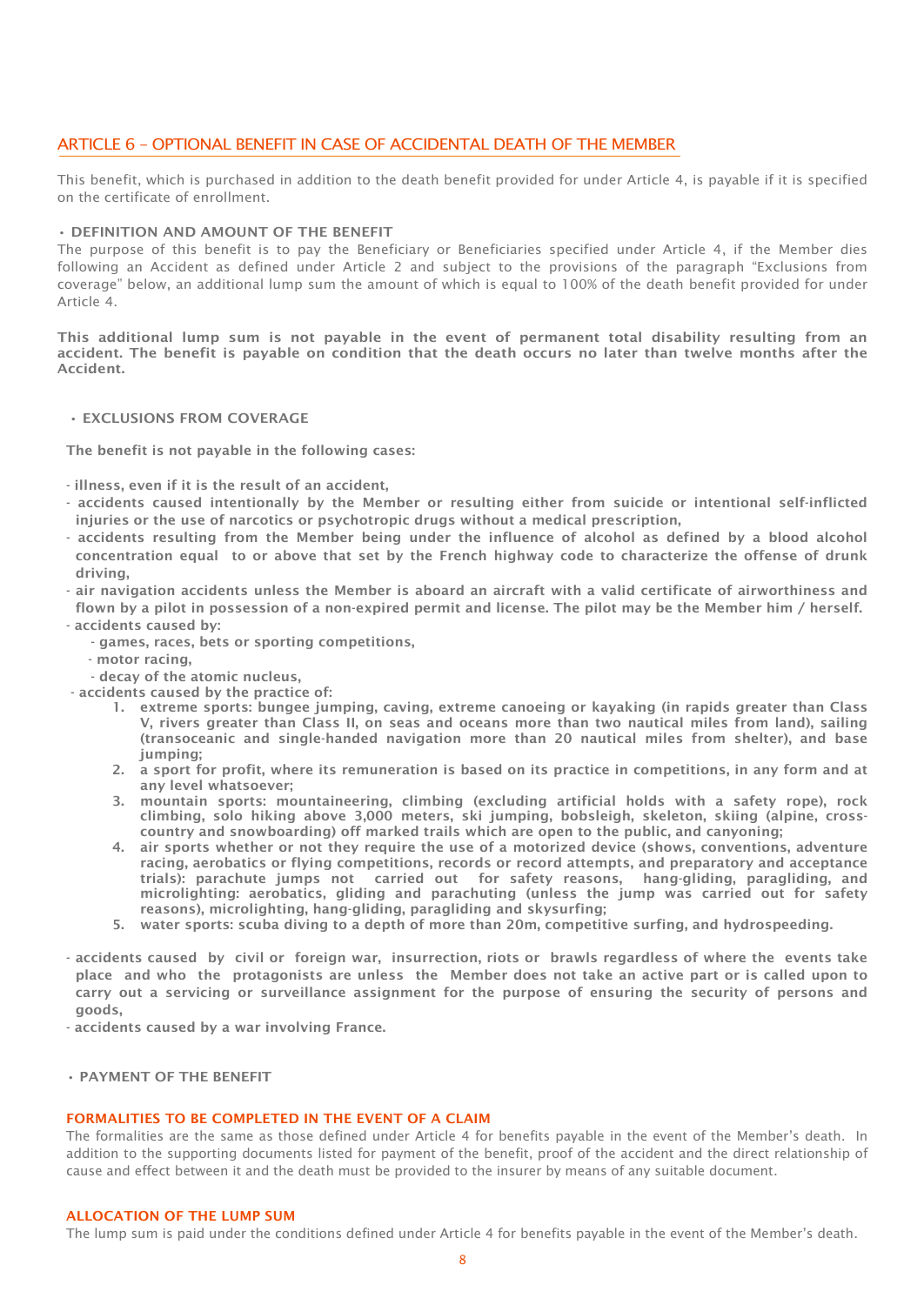# <span id="page-9-0"></span>ARTICLE 7 – OPTIONAL BENEFIT IN CASE OF INFIRMITY OF THE MEMBER

This benefit, which is purchased in addition to the death benefit provided for under Article 4, is payable if it is specified on the certificate of enrollment.

#### • DEFINITION AND AMOUNT OF THE BENEFIT

The purpose of the benefit is to provide, subject to the provisions of the paragraph "Excluded risks" below, a lump sum to the Member in the event of illness or accident causing bodily injury and occurring in the exercise of their profession or in the course of their private life, resulting in the Member's physical infirmity.

The Member is free to choose the amount of the lump sum, up to the level of the death lump sum selected by them.

The amount of the insured lump sum to be selected can be between:

- in euros: €25,000 and €1,000,000, in multiples of €25,000,
- in American dollars: \$30,000 and \$1,200,000, in multiples of \$30,000.

The amount selected by the Member is shown on the certificate of enrollment.

The amount of the lump sum due for cases of total infirmity (equal to 100%), as determined by the insurer's doctor, is set at 100% of the selected lump sum. If the infirmity is partial, the amount of the lump sum paid is proportional to the degree of infirmity.

No lump sum is due for cases of infirmity of less than 33%.

The age and profession of the member are never taken into account.

The degree of infirmity is determined by the insurer's doctor on the date on which the member's condition is deemed to be medically stationary following an accident or on which the illness is deemed to have stabilized based on the attached scale.

#### Determining the degree of infirmity

The degree of infirmity used in the application of the insurance contract is determined by medical expertise (joint opinion of the Member's treating doctor and the insurer's medical examiner and, if necessary, by a third doctor acting as arbitrator as described below), depending on the degree of functional incapacity of the Member.

Functional, physical or mental incapacity is assessed independently of any consideration of resources or profession, with reference to the scale of incapacity in common law published in the French medical journal, Concours Médical (see page 27).

#### IMPORTANT

The degree of functional incapacity used for the calculation of this benefit may not be increased by illnesses or medical conditions which existed prior to the date of signature of the application for coverage under the plan and which were subject to a specific exclusion of which the Member was notified by the insurer by registered mail.

#### • EXCLUDED RISKS

The benefit is not payable in the following cases:

- accidents or illnesses caused intentionally by the Member or resulting from either a suicide attempt or intentional self- inflicted injuries or the use of narcotics or psychotropic drugs without a medical prescription,
- accidents or illnesses caused by civil or foreign war, insurrection, riots or brawls regardless of where the events take place and who the protagonists are unless the Member does not take an active part or is called upon to carry out a servicing or surveillance assignment for the purpose of ensuring the security of persons and goods,
- accidents or illnesses caused by a war involving France,
- the Member driving a vehicle without a valid license or under the required age,
- accidents or illnesses resulting from the Member being under the influence of alcohol as defined by a blood alcohol concentration equal to or above that set by the French highway code to characterize the offense of drunk driving,
- working underground or under water, handling explosives, and the effects of atomic radiation,
- hernias and lumbago,
- accidents caused by the practice of the sports listed under points 1, 2, 3, 4 and 5 of article 6.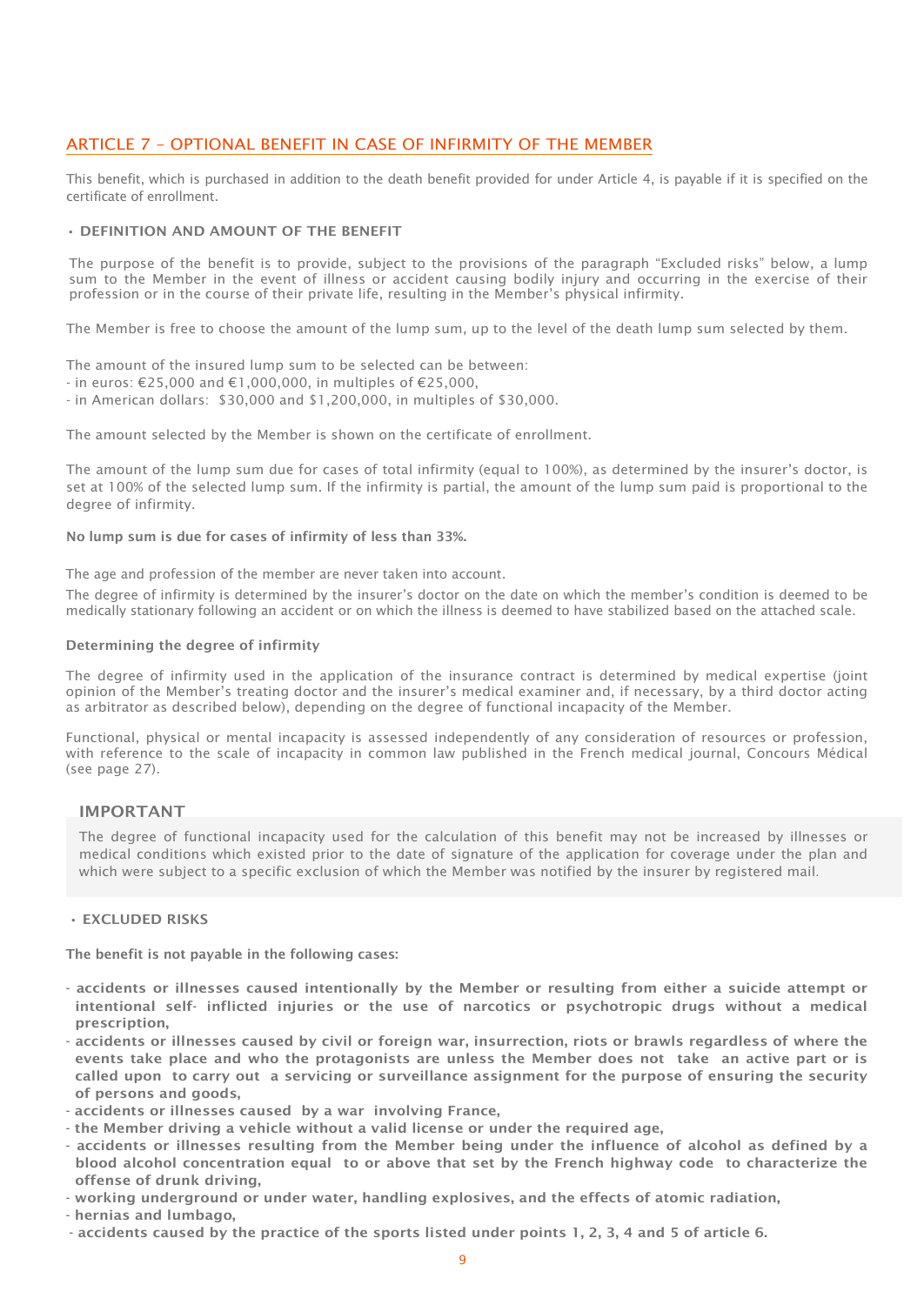#### FORMALITIES TO BE COMPLETED IN THE EVENT OF A CLAIM AND PAYMENT OF BENEFITS

The Member must declare the illness or accident to the insurer as soon as possible with the declaration including details of the gravity, causes and circumstances of the illness or accident.

The Member must also:

- send the insurer's medical advisor a certificate under confidential cover from the doctor who was called to provide first aid describing the precise nature of their current condition, injuries and their consequences,
- where applicable, send any documents required to establish the fact and extent of the accident,

- agree to be examined by the insurer's doctor.

The insurer reserves the right to request any additional documents they deem necessary.

Any fraud, concealment or false declaration on the part of the Member with the purpose of misleading the insurer with respect to the circumstances or consequences of the illness or accident will lead to loss of entitlement to the benefit.

#### RECOGNITION BY THE INSURER OF THE STATE OF INFIRMITY

The insurer has the express right to assess, recognize or monitor the state of infirmity of the Member. For this purpose, the insurer's doctors, agents or representatives must be able to visit the Member, who agrees to meet with them and provide them with an honest account of his or her condition. They may also invite the Member to attend an appointment.

If the Member does not agree to the visits and / or medical examinations, the insurer is automatically authorized by law to suspend payment of the benefit.

In the event of a disagreement between the Member's doctor and that of the insurer regarding the state of infirmity, the Member and the insurer may together choose a third doctor in order to reach a majority decision and, if they cannot agree on the choice of doctor, the appointment will made by the Tribunal de Grande Instance of Paris. Arbitration fees are shared equally between the Member and the insurer. Members agree to submit to the jurisdiction of the Paris courts and waive the right to any proceedings in any other country.

#### PAYMENT OF THE LUMP SUM

Payment of the lump sum is made within a maximum period of one month following the agreement between the Member's doctor and that of the insurer on the causes and consequences of the illness or accident and the degree of infirmity.

# <span id="page-10-0"></span>ARTICLE 8 – OPTIONAL BENEFIT IN CASE OF SICK LEAVE FROM WORK BY THE MEMBER

This benefit which is purchased in addition to the death benefit provided for under Article 4, is payable if it is specified on the certificate of enrollment.

• DEFINITION AND PURPOSE OF THE BENEFIT

#### DEFINITION OF THE BENEFIT

Temporary total incapacity to work is a state of temporary incapacity following an illness or accident affecting the Member in their professional activity or in their private life and which makes it totally physically or mentally impossible for them to perform any professional activity whatsoever. This state must be medically diagnosed and recognized by the insurer.

Permanent total or partial disability is a disability following an illness or accident making it totally or partially physically or mentally impossible for the Member to carry out their normal professional activities or any professional activities providing the same level of income as before the period of sick leave following an illness or accident. This state must be medically diagnosed and recognized by the insurer.

#### PURPOSE OF THE BENEFIT

The purpose of this benefit is to provide an allowance in the event of a period of sick leave by the Member (a daily allowance in case of temporary total incapacity to work or an annual pension in case of permanent total or partial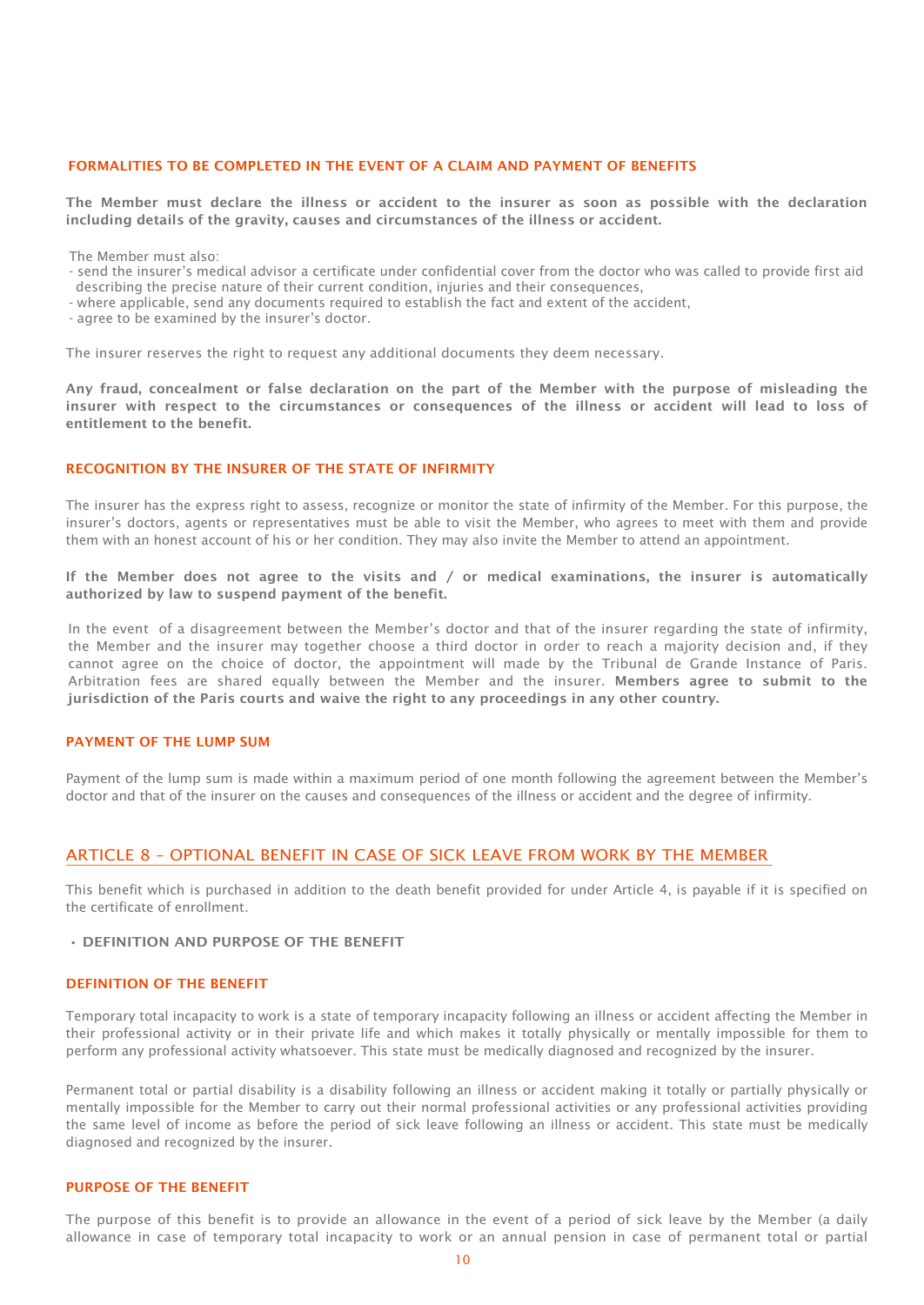disability) following an illness or accident.

Three options hereafter referred to as "Standard Sick Leave Benefit", "Short-Term Disability Benefit" and "Long-Term Disability Benefit", are available to the Member in respect of this benefit. The "Short-Term Disability" and "Long-Term Disability" options may be purchased together (see definitions below).

The option or options selected by the Member are shown on the certificate of enrollment.

Sick leave benefits are paid to the Member, provided he or she is recognized by the insurer as suffering from temporary total incapacity to work or permanent total or partial disability as defined in the paragraph "Definition of the benefit" above and subject to the provisions set out in the paragraph "Exclusions from coverage" below.

The state of temporary total incapacity to work or permanent total or partial disability is determined by the insurer's medical advisor independently of the decisions made by any Social Security scheme to which the Member may belong.

#### CONDITIONS GOVERNING THE AWARD OF BENEFITS

Benefits are awarded with reference to current French Social Security regulations. If, at a later date, these regulations were to be amended, resulting in a change to the obligations of the Member and the insurer, the insurer would adjust the premium payable in respect of sick leave benefits. If the Member does not respond to the proposal made by the insurer, or if they expressly reject the new premium, the insurer may terminate the membership at the end of a period of 30 days. However, the insurer reserves the right, with respect to the payment of benefits, to refer to the legislation in force at the time of enrollment in the plan.

• AMOUNT OF BENEFITS

Depending on the option selected by the Member, the insurer will pay the following benefits to a Member recognized to be in a state of temporary total incapacity to work or permanent disability:

#### OPTION 1: STANDARD SICK LEAVE BENEFIT (DAILY ALLOWANCE AND PENSION)

#### AMOUNT OF THE BENEFIT:

#### The Member is free to choose the amount of the daily allowance, up to a maximum of one thousandth of the selected death lump sum.

The amount of the daily allowance to be selected can be between:

- in euros: €25 and €400 per day, in multiples of €25,

- in American dollars: \$30 and \$480 per day, in multiples of \$30,

up to a maximum of one thousandth of the selected death lump sum.

However, if the amount of the selected death lump sum is less than or equal to €250,000 or \$300,000, the amount of the daily allowance selected by the Member may exceed one thousandth of the selected death lump sum and may be increased by €25 or \$30 per day.

The monthly amount of the permanent total disability pension (where the degree of disability is greater than or equal to 66%) is equal to the daily allowance selected multiplied by 30 to form a monthly base. The amount of the daily allowance selected by the Member is shown on the certificate of enrollment.

Furthermore, it should be noted that the daily allowance paid cannot, under any circumstances, exceed 70% of the average daily professional income earned by the Member during the 12 calendar months preceding the period of sick leave under consideration.

# MAXIMUM AMOUNT OF BENEFITS

The maximum total amount of benefits (daily allowances + pension) paid by the insurer, per member, under the "Standard sick leave" benefit, throughout the entire duration of membership of the plan, is in all cases capped at €3,000,000 / \$3,600,000.

# TEMPORARY TOTAL INCAPACITY TO WORK:

When the insurer recognizes the Member to be in a state of temporary total incapacity to work, the Member is paid a daily allowance from the expiration of a period of total and continuous sick leave from work (known as the "waiting period") of 30 days, 60 days or 90 days as chosen by the Member and shown on the certificate of enrollment.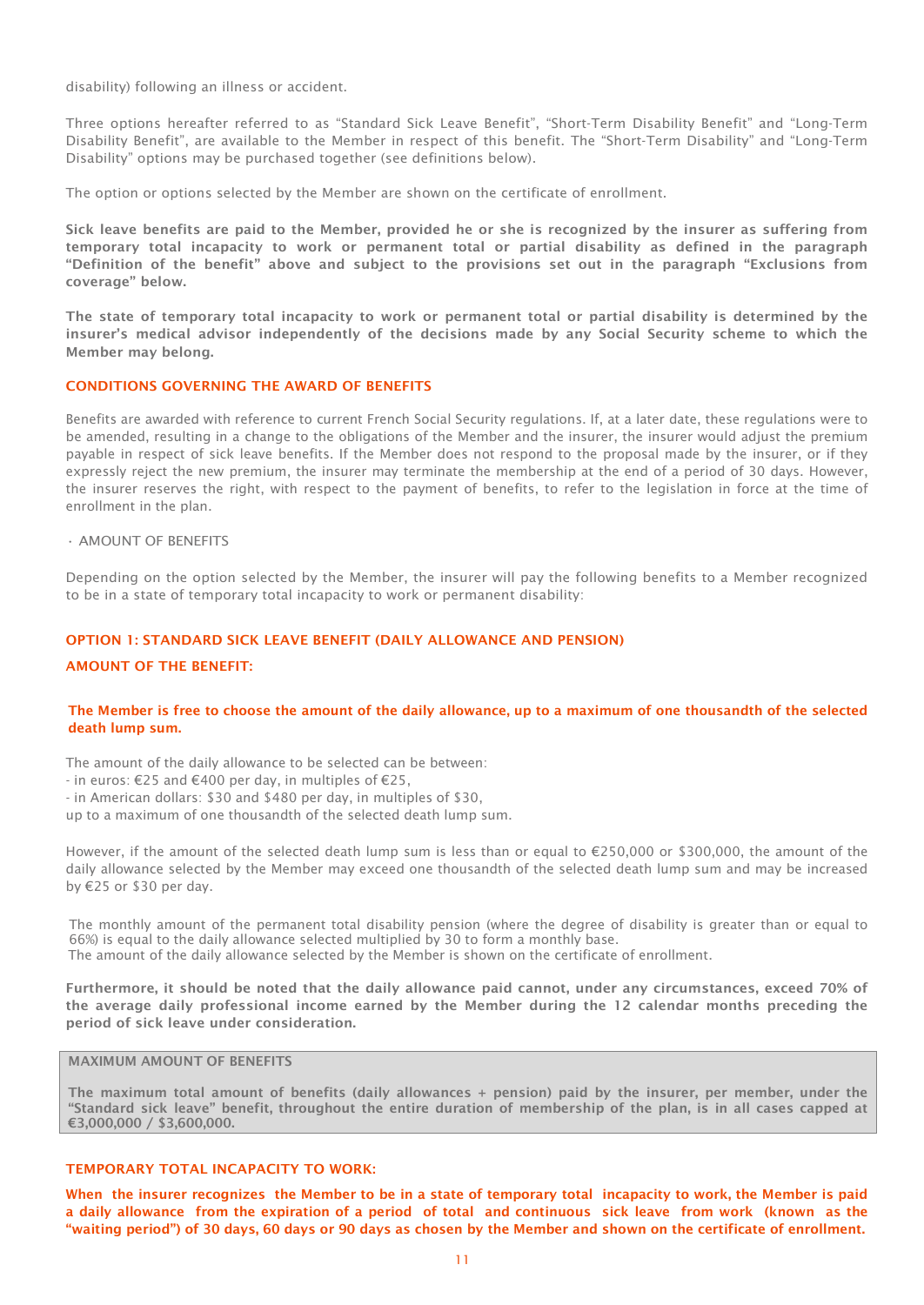The amount of temporary total incapacity benefit paid by the insurer is set at 100% of the selected daily allowance, limited in all cases to 70% of the average daily professional income earned by the Member during the 12 calendar months preceding the period of sick leave under consideration.

1/ Terms of payment of the benefit: The daily allowance, which is acquired on a daily basis for as long as the Member is in a state of temporary total incapacity to work, is payable to the Member monthly in arrears until the date on which the Member is deemed to be medically stationary following an accident or on which the illness is deemed to have stabilized and for a maximum period of no more than 24 months (consecutive or not) for the entire duration of membership of the plan.

2/ Cessation of payment of the daily allowance: Payment of the daily allowance ends in all cases:

- when the Member returns to work or is found to be medically fit to return to work, even on a part-time basis,
- from the day on which the Member is recognized to be in a state of permanent disability with the provisions of the paragraph "Permanent disability" below being applicable on that date,
- on the date on which the Member receives their retirement pension from Social Security, including for reasons of unfitness for work, and no later than the day on which the Member reaches the age of 65,
- and no later than the end of the maximum payment period of 24 months mentioned above. On this date:

In the event of stabilization of the state of health, the provisions of the Permanent Disability benefit as set out below are applicable.

If the state of health is not stabilized, the insurer's medical advisor will review each member's case on an individual basis.

#### PERMANENT DISABILITY

Determining the degree of disability "n": The degree of disability "n" is determined by medical expertise (joint opinion of the Member's treating doctor and the insurer's medical examiner and, if necessary, by a third doctor acting as arbitrator as described below), and with reference to the scales of functional and occupational incapacity shown below. The degree of disability is determined by the insurer's medical advisor independently of the decisions made by the Member's Social Security scheme on the date on which the Member is deemed to be medically stationary following an accident or on which the illness is deemed to have stabilized.

Functional, physical or mental incapacity is assessed independently of any professional considerations, with reference to the scale of incapacity in common law published in the French medical journal, Concours Médical. Occupational incapacity is assessed on the basis of the degree and nature of the incapacity in relation to the insured's occupation, with consideration given to the manner in which the occupation was performed prior to the illness or accident, the normal conditions for performing the occupation and their remaining capacity to perform the occupation.

## IMPORTANT

The degree of functional and occupational disability used for the calculation of this benefit may not be increased by illnesses or medical conditions which existed prior to the date of signature of the application for coverage under the plan and which were subject to a specific exclusion of which the Member was notified by the insurer by registered mail.

The following table shows the rating obtained for various degrees of functional and occupational incapacity. To qualify for a permanent disability pension, the degree "n" must be at least 40%.

| DOI* | <b>DEGREE OF FUNCTIONAL INCAPACITY</b> |    |       |       |       |       |       |       |       |
|------|----------------------------------------|----|-------|-------|-------|-------|-------|-------|-------|
|      | 20                                     | 30 | 40    | 50    | 60    | 70    | 80    | 90    | 100   |
| 10   |                                        |    |       |       |       |       | 40.00 | 43.27 | 46.42 |
| 20   |                                        |    |       |       | 41.60 | 46.10 | 50.40 | 54.51 | 58.48 |
| 30   | $\hspace{0.1mm}-\hspace{0.1mm}$        |    | _     | 42.17 | 47.62 | 52.78 | 57.69 | 62.40 | 66.94 |
| 40   | $\hspace{0.1mm}-\hspace{0.1mm}$        |    | 40.00 | 46.42 | 52.42 | 58.09 | 63.50 | 68.68 | 73.68 |
| 50   | $\hspace{0.1mm}-\hspace{0.1mm}$        |    | 43.09 | 50.00 | 56.46 | 62.57 | 68.40 | 73.99 | 79.37 |
| 60   |                                        |    | 45.79 | 53.13 | 60.00 | 66.49 | 72.69 | 78.62 | 84.34 |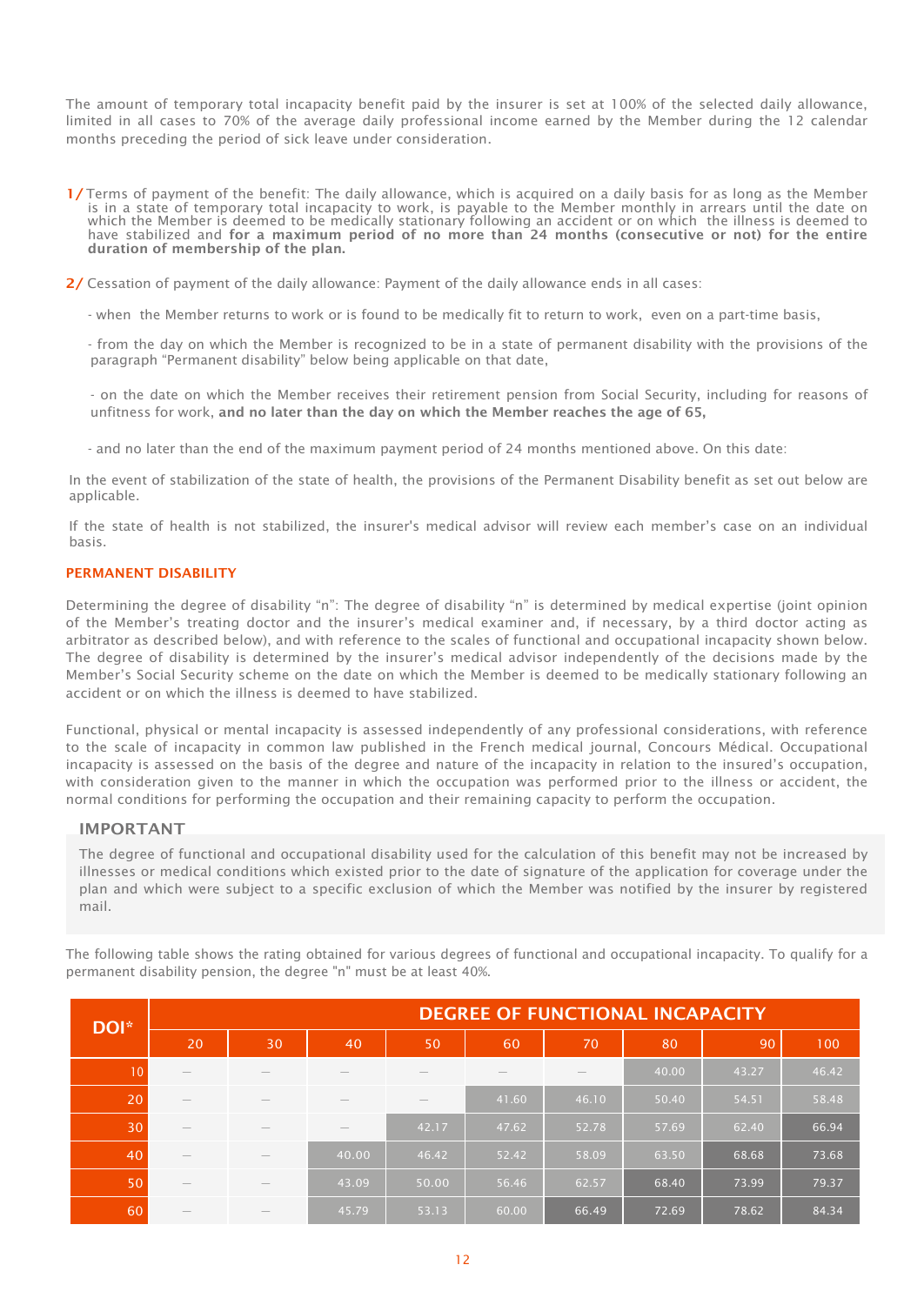| 70  | $\hspace{0.1mm}-\hspace{0.1mm}$                                                                                                                                                                                                                                                                                                                                                                         | $\hspace{0.1mm}-\hspace{0.1mm}$ | 48.20 | 55.93 | 63.16 | 70.00 | 76.52 | 82.79 | 88.79  |
|-----|---------------------------------------------------------------------------------------------------------------------------------------------------------------------------------------------------------------------------------------------------------------------------------------------------------------------------------------------------------------------------------------------------------|---------------------------------|-------|-------|-------|-------|-------|-------|--------|
| 80  | $\hspace{1.0cm} \overline{\hspace{1.0cm} \hspace{1.0cm} \hspace{1.0cm} } \hspace{1.0cm} \hspace{1.0cm} \overline{\hspace{1.0cm} \hspace{1.0cm} \hspace{1.0cm} } \hspace{1.0cm} \hspace{1.0cm} \overline{\hspace{1.0cm} \hspace{1.0cm} \hspace{1.0cm} } \hspace{1.0cm} \hspace{1.0cm} \overline{\hspace{1.0cm} \hspace{1.0cm} \hspace{1.0cm} } \hspace{1.0cm} \hspace{1.0cm} \hspace{1.0cm} } \hspace{1$ | 41.60                           | 50.40 | 58.48 | 66.04 | 73.19 | 80.00 | 86.54 | 92.83  |
| 90  | $\hspace{1.0cm} \overline{\hspace{1.0cm} \hspace{1.0cm} \hspace{1.0cm} } \hspace{1.0cm} \hspace{1.0cm} \overline{\hspace{1.0cm} \hspace{1.0cm} \hspace{1.0cm} } \hspace{1.0cm} \hspace{1.0cm} \overline{\hspace{1.0cm} \hspace{1.0cm} \hspace{1.0cm} } \hspace{1.0cm} \hspace{1.0cm} \overline{\hspace{1.0cm} \hspace{1.0cm} \hspace{1.0cm} } \hspace{1.0cm} \hspace{1.0cm} \hspace{1.0cm} } \hspace{1$ | 43.27                           | 52.42 | 60.82 | 68.68 | 76.12 | 83.20 | 90.00 | 96.55  |
| 100 | $\hspace{0.1mm}-\hspace{0.1mm}$                                                                                                                                                                                                                                                                                                                                                                         | 44.81                           | 54.29 | 63.00 | 71.14 | 78.84 | 86.18 | 93.22 | 100.00 |

*\* DOI = Degree of Occupational Incapacity*

In the event of a disagreement between the Member's doctor and that of the insurer regarding the degree of permanent disability, the Member and the insurer may together choose a third doctor in order to reach a majority decision and, if they cannot agree on the choice of doctor, the appointment will made by the Tribunal de Grande Instance of Paris. Arbitration fees are shared equally between the Member and the insurer. Members agree to submit to the jurisdiction of the Paris courts and waive the right to any proceedings in any other country.

In any event, payment of the benefit may be terminated if there is an improvement in the state of health.

1 Amount of the permanent disability pension: If the degree of disability "n" determined by the insurer is greater than or equal to 66%, the disability is deemed to be total. A pension is then paid, the monthly amount of which is equal to 30 times the amount of the selected daily allowance. This amount is limited in all cases to 70% of the average daily professional income earned by the Member during the 12 calendar months preceding the period of sick leave under consideration.

If the degree of disability "n" determined by the insurer is between 40% and 66%, the disability is deemed to be partial. A reduced pension is then paid, the amount of which is based on the pension paid by the insurer in the event of total disability with the application of a coefficient of n / 66.

No benefits are due if the degree of disability "n" determined by the insurer does not reach 40%.

# SPECIAL PROVISION

If the disability results from mental health, nervous or psychological disorders of any kind, the maximum duration of the payment of benefits by the Insurer is set, for the entire duration of membership of the plan, at 24 months.

2 Terms of payment of the benefit: The pension is paid from the date on which the disability is recognized by the insurer but no earlier than at the end of the maximum benefit period of 24 months in respect of the temporary total disability benefit specified above.

The amount of the pension may be reviewed if there is a change in the disability status.

The pension is payable to the Member quarterly in arrears, for the entire duration of the disability with the exception of mental health, nervous or psychological disorders of any kind.

- 3 Cessation of payment of the pension: Payment of the pension ceases in all cases:
	- when the Member returns to work or is found to be medically fit to return to work,

- when the maximum amount of benefit shown above (€3,000,000/\$3,600,000) is reached, and, at the latest, on the date on which the Member receives their retirement pension from Social Security, including for reasons of unfitness for work and, at the latest, on the day on which the Member reaches the age of 65.

# OPTION 2: SHORT-TERM DISABILITY BENEFIT

If the insurer recognizes the Member to be in a state of temporary total incapacity to work, the Member will be paid a daily allowance from:

- $-$  the  $7<sup>th</sup>$  day of total and continuous absence from work due to illness,
- the 1<sup>st</sup> day of absence from work due to hospitalization,
- the 1<sup>st</sup> day of absence from work due to an accident.

The amount of the daily allowance is set at 70% of the average daily professional income earned by the Member during the 12 calendar months preceding the period of sick leave under consideration.

1 Terms of payment of the benefit: The daily allowance, which is acquired on a daily basis for as long as the Member is in a state of temporary total incapacity to work, is payable to the Member monthly in arrears until the date on which the Member is deemed to be medically stationary following an accident or on which the illness is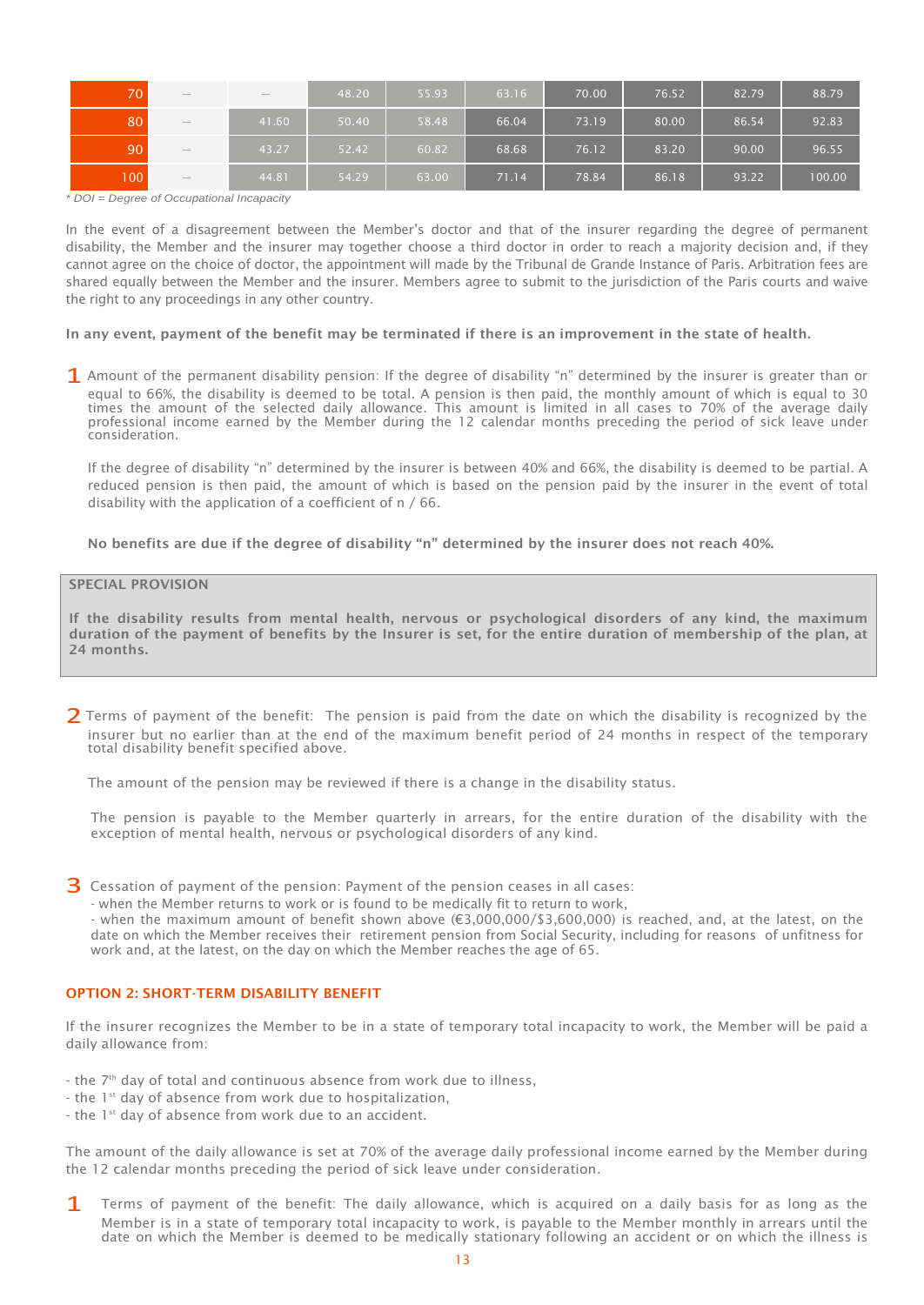deemed to have stabilized and, at the latest, for a maximum duration which the Member is free to choose and which is shown on the certificate of enrollment of 30, 60 or 180 days of sick leave, whether continuous or not, per 3-year period, calculated from the 1<sup>st</sup> day of the first period of sick leave for which benefits were paid.

2 Cessation of payment of the daily allowance: Payment of the daily allowance ends in all cases:

- when the Member returns to work or is found to be medically fit to return to work, even on a part-time basis,

- from the day on which the Member is recognized to be in a state of permanent disability,

- on the date on which the Member receives their retirement pension from Social Security, including for reasons of unfitness for work, and at the latest on the day on which the Member reaches the age of 70,

-and, at the latest, at the end of the maximum period during which benefits can be paid of 30, 60 or 180 days, whether continuous or not, per 3-year period, calculated from the 1<sup>st</sup> day of the first period of sick leave for which benefits were paid (unless the Member has also taken out option 3 below).

#### OPTION 3: LONG-TERM DISABILITY BENEFIT

If the insurer recognizes the Member to be in a state of temporary total incapacity to work, the Member is paid a daily allowance from the expiration of a period of total and continuous sick leave from work (known as the "waiting period") of 30 days, 60 days or 180 days as chosen by the Member and shown on the certificate of enrollment.

The amount of the daily allowance is set at 70% of the average daily professional income earned by the Member during the 12 calendar months preceding the period of sick leave under consideration. This allowance cannot exceed €400/\$480.

1 Terms of payment of the benefit: The daily allowance, which is acquired on a daily basis for as long as the Member is in a state of temporary total incapacity to work, is payable to the Member monthly in arrears until the date on which the Member is deemed to be medically stationary following an accident or on which the illness is deemed to have stabilized and, for no more than 1,095 days of sick leave, whether continuous or not, per 5-year period calculated from the  $1<sup>st</sup>$  day of the first period of sick leave for which benefits were paid.

2 Cessation of payment of the daily allowance: Payment of the daily allowance ends in all cases:

- when the Member returns to work or is found to be medically fit to return to work, even on a part-time basis,

- from the day on which the Member is recognized to be in a state of permanent disability,

- on the date on which the Member receives their retirement pension from Social Security, including for reasons of unfitness, for work and, at the latest, on the day on which the Member reaches the age of 70,

and, at the latest, at the end of the period of 1,095 days of benefit payments, whether continuous or not, per 5-year period, calculated from the 1<sup>st</sup> day of the first period of sick leave for which benefits were paid.

#### • PROVISIONS COMMON TO ALL SICK LEAVE BENEFITS

#### RETURN TO WORK ON A PART-TIME BASIS FOLLOWING A PERIOD OF TEMPORARY TOTAL INCAPACITY TO WORK

If, after a period of temporary total incapacity to work, the Member returns to work or is found to be medically fit to return to work on a full-time or part-time basis, the daily allowance ceases to be paid by the insurer.

#### PROVISION SPECIFIC TO MATERNITY OR PATERNITY LEAVE

A Member who is in a state of incapacity to work does not receive the daily allowance during periods of statutory maternity or paternity leave.

#### RETURN TO WORK FOR LESS THAN 90 DAYS

If a Member who has been receiving the benefits specified above returns to work but, due to a relapse, requires another period of sick leave less than 90 days after resuming work, the benefits are restarted without the application of a waiting period, provided the membership of the plan is still in force on the date of the new period of sick leave.

#### CUMULATIVE BENEFITS

The total amount of benefits paid by any Social Security scheme to which the Member may belong (excluding the supplement for third party assistance) and those paid by the insurer may not exceed 70% of the professional income that the Member would have earned had they continued to work.

#### EXCLUSIONS FROM COVERAGE

Benefits are not payable in the following cases:

- accidents or illnesses caused intentionally by the Member or resulting from either a suicide attempt or intentional self- inflicted injuries or the use of narcotics or psychotropic drugs without a medical prescription,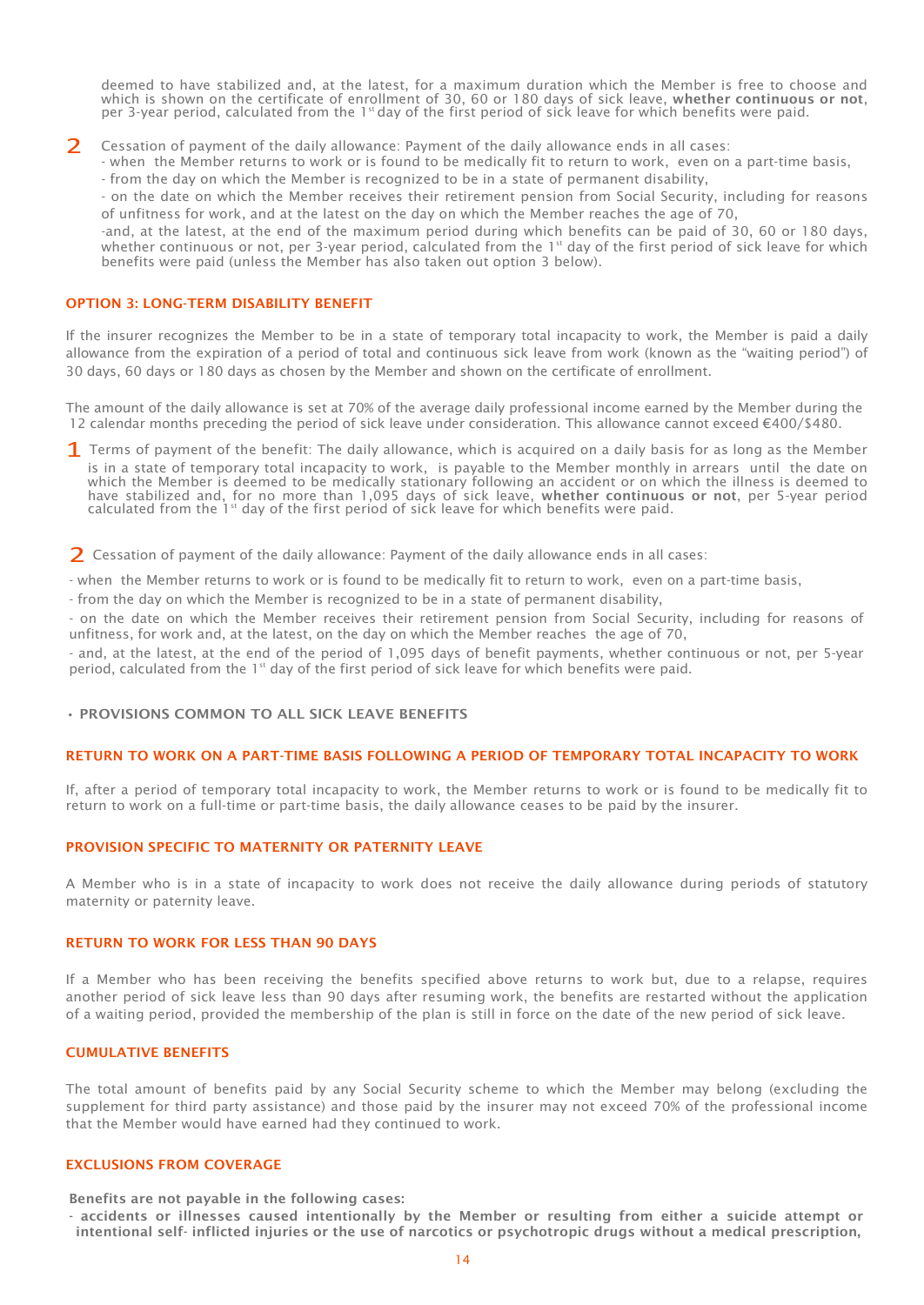- accidents or illnesses caused by civil or foreign war, insurrection, riots or brawls regardless of where the events take place and who the protagonists are unless the Member does not take an active part or is called upon to carry out a servicing or surveillance assignment for the purpose of ensuring the security of persons and goods,
- accidents or illnesses caused by a war involving France,
- accidents resulting from the Member being under the influence of alcohol as defined by a blood alcohol concentration equal to or above that set by the French highway code to characterize the offense of drunk driving,
- air navigation accidents unless the Member is aboard an aircraft with a valid certificate of airworthiness and flown by a pilot in possession of a non-expired permit and license. The pilot may be the Member him / herself, - accidents caused by:
	- games, races, bets and sporting competitions (unless the Member is participating as an amateur),
	- motor racing,
	- decay of the atomic nucleus,

- accidents caused by the practice of the sports listed under points 1, 2, 3, 4 and 5 of article 6.

In addition, sick leave benefits are not paid during the period of statutory maternity or paternity leave.

# FORMALITIES TO BE COMPLETED IN THE EVENT OF A CLAIM

All periods of sick leave must be reported. It is the responsibility of the Member to send a declaration to the insurer within the following timescales:

- if the duration of the waiting period is less than 90 days: within three months of the start of the period of sick leave,
- if the duration of the waiting period is equal to or greater than 90 days: within 30 days of the expiration of the waiting period.

#### No payments will be made for the period prior to the declaration if the sick leave is not reported within these timescales.

This declaration must be accompanied by:

- a medical certificate to be sent under confidential cover to the insurer's medical advisor stating the start date of the period of sick leave and the nature of the illness or accident, the date of the first medical diagnosis and the expected duration of absence from work,
- proof of professional income over the last 12 months prior to the period of sick leave,
- any additional documents allowing the benefits to be allocated:
	- any documents proving identity,
	- the bank details required for payment.

- and, where applicable:

- a confidential medical certificate using the form provided by the insurer duly completed by the treating doctor,
- if the Member is covered by a Social Security scheme: proof of payment of cash benefits from this scheme.

The insurer reserves the right to request any additional supporting documents they consider necessary for the payment of benefits.

No benefits will be paid until the required supporting documents are sent to the insurer. If the Member returns to work, the insurer must be informed as soon as possible.

#### RECOGNITION AND MONITORING BY THE INSURER OF THE STATE OF INCAPACITY OR DISABILITY

The insurer has the express right to assess, recognize and monitor the state of incapacity or disability of the Member. For this purpose, the insurer's doctors, agents or representatives must be able to visit the Member, who agrees to meet with them and provide them with an honest account of his or her condition. They may also invite the Member to attend an appointment.

If the Member does not agree to the visits and/or medical examinations, the insurer is automatically authorized by law to suspend payment of the benefits.

In the event of a disagreement between the Member's doctor and that of the insurer regarding the state of temporary total incapacity or the state of permanent total disability, the Member and the insurer may together choose a third doctor in order to reach a majority decision and, if they cannot agree on the choice of doctor, the appointment will made by the Tribunal de Grande Instance of Paris. Arbitration fees are shared equally between the Member and the insurer.

Members agree to submit to the jurisdiction of the Paris courts and waive the right to any proceedings in any other country.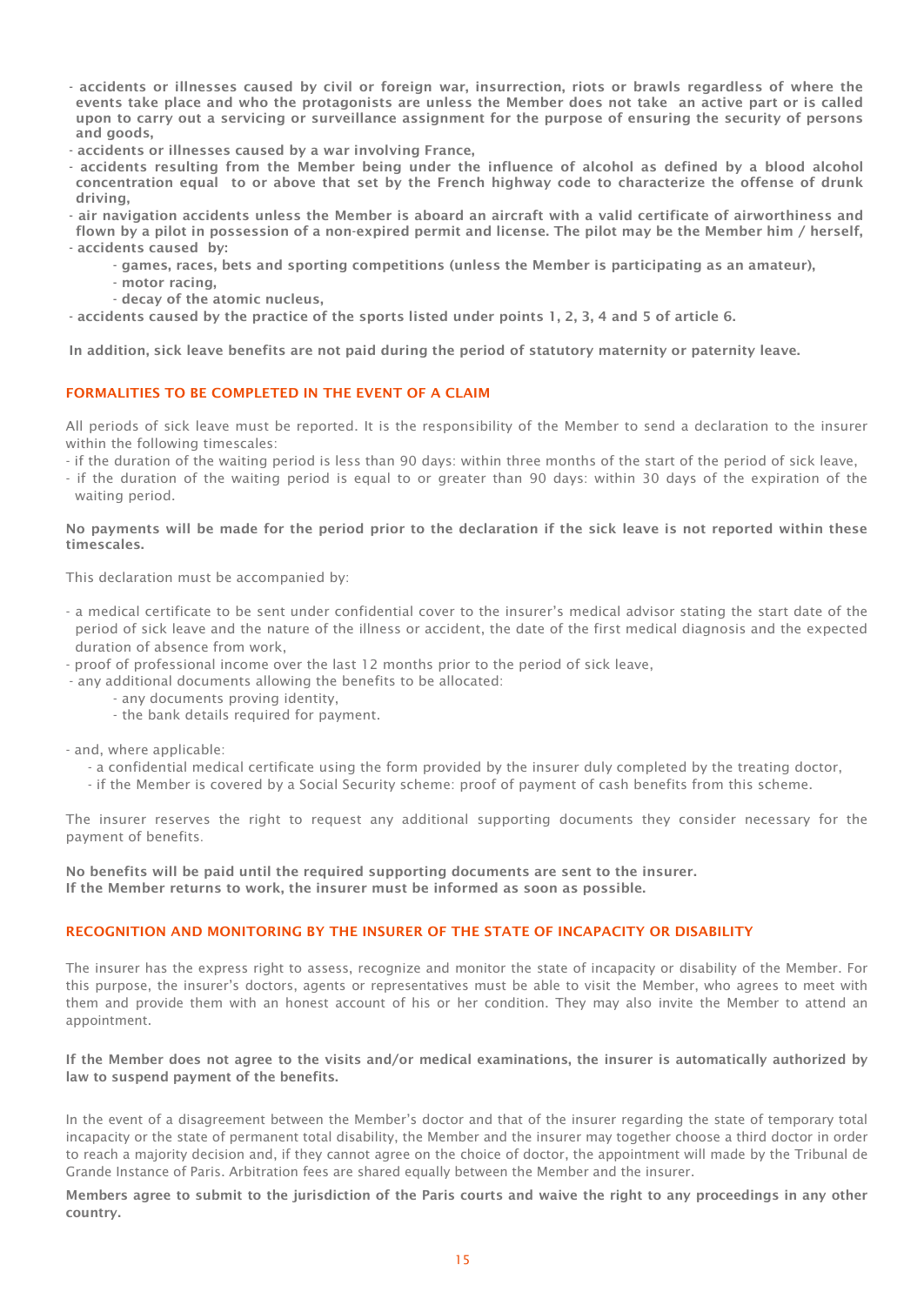#### PROVISIONS APPLICABLE IN THE EVENT OF TERMINATION OF THE PLAN OR MEMBERSHIP OF THE PLAN

Sick leave benefits (daily allowances paid under Options 1, 2 or 3 and disability pensions paid under option 1) continue to be paid, subject to the terms of the plan, at the level reached on the date on which the plan is terminated.

# <span id="page-16-0"></span>ARTICLE 9 – BENEFITS SCHEDULE

|                                                                                                                                                                                                                 | <b>TYPE AND AMOUNT OF BENEFITS</b>                                                                                                                                                                                                                           |                                                                                                                   |                                                                  |  |  |  |
|-----------------------------------------------------------------------------------------------------------------------------------------------------------------------------------------------------------------|--------------------------------------------------------------------------------------------------------------------------------------------------------------------------------------------------------------------------------------------------------------|-------------------------------------------------------------------------------------------------------------------|------------------------------------------------------------------|--|--|--|
| <b>BASIC COMPULSORY BENEFITS</b>                                                                                                                                                                                |                                                                                                                                                                                                                                                              |                                                                                                                   |                                                                  |  |  |  |
| Death or permanent total disability of the<br>Member (regardless of cause)<br>- Articles 4 and 5                                                                                                                | From €25,000 to €1,000,000 in multiples of €25,000,<br>or from \$30,000 to \$1,200,000 in multiples of \$30,000                                                                                                                                              |                                                                                                                   |                                                                  |  |  |  |
| Lump sum selected by the Member:                                                                                                                                                                                |                                                                                                                                                                                                                                                              |                                                                                                                   |                                                                  |  |  |  |
| <b>OPTIONAL BENEFITS</b>                                                                                                                                                                                        |                                                                                                                                                                                                                                                              |                                                                                                                   |                                                                  |  |  |  |
| Accidental death of the Member - Article 6                                                                                                                                                                      |                                                                                                                                                                                                                                                              | Double the amount of the death lump sum (all causes)                                                              |                                                                  |  |  |  |
| Infirmity of the Member (regardless of cause)<br>- Article 7                                                                                                                                                    |                                                                                                                                                                                                                                                              |                                                                                                                   |                                                                  |  |  |  |
| Lump sum chosen by the Member for total<br>infirmity (equal to 100%), with reference to<br>the scale of functional incapacity under<br>common law published in the French medical<br>journal, Concours médical: | From €25,000 to €1,000,000 in multiples of €25,000,<br>or from \$30,000 to \$1,200,000 in multiples of \$30,000<br>up to the level of the selected death lump sum (all causes)                                                                               |                                                                                                                   |                                                                  |  |  |  |
| If the infirmity is partial, the amount of<br>the lump sum is proportional to the degree<br>of infirmity (benefits are payable for<br>infirmities equal to or greater than 33%)                                 |                                                                                                                                                                                                                                                              |                                                                                                                   |                                                                  |  |  |  |
| Total sick leave from work by the Member -<br>Article 8                                                                                                                                                         | <b>STANDARD SICK</b><br><b>LEAVE BENEFIT</b>                                                                                                                                                                                                                 | <b>SHORT-TERM</b><br><b>DISABILITY BENEFIT</b>                                                                    | <b>LONG-TERM DISABILITY</b><br><b>BENEFIT</b>                    |  |  |  |
| 3 benefits options are available to the<br>Member:                                                                                                                                                              | (Daily allowance<br>and disability pension)                                                                                                                                                                                                                  | These 2 benefits options may be purchased together.                                                               |                                                                  |  |  |  |
|                                                                                                                                                                                                                 |                                                                                                                                                                                                                                                              | 6 days                                                                                                            |                                                                  |  |  |  |
| Waiting period dependent on the options<br>selected by the Member:                                                                                                                                              | As selected by the Member:<br>30, 60 or 90 days                                                                                                                                                                                                              | (except in case of<br>hospitalization or accident:<br>benefit paid from the 1 <sup>st</sup> day<br>of sick leave) | As selected by the member:<br>30, 60 or 180 days                 |  |  |  |
|                                                                                                                                                                                                                 | As selected by the Member:                                                                                                                                                                                                                                   |                                                                                                                   |                                                                  |  |  |  |
|                                                                                                                                                                                                                 | -from €25 to €400 per day<br>in multiples of $E$ 25,                                                                                                                                                                                                         |                                                                                                                   |                                                                  |  |  |  |
|                                                                                                                                                                                                                 | -from \$30 to \$480 in<br>multiples of \$30,                                                                                                                                                                                                                 |                                                                                                                   | 70% of the Member's<br>professional income up to a               |  |  |  |
| Amount of the Daily allowance (or pension)<br>dependent on the option selected by the<br>Member:                                                                                                                | limited to one thousandth<br>of the selected death lump<br>sum                                                                                                                                                                                               | 70% of the Member's<br>professional income up to a                                                                |                                                                  |  |  |  |
|                                                                                                                                                                                                                 | (with the option of<br>increasing the amount of the<br>allowance by €25 / \$30<br>per day if the selected death<br>lump sum is equal to or less<br>than $£250,000 / $300,000$<br>Maximum amount of<br>benefit:<br>70% of the Member's<br>professional income | maximum of €400/\$480                                                                                             | maximum of €400/\$480                                            |  |  |  |
| Maximum duration of benefit, dependent on<br>the option selected by the Member:                                                                                                                                 | 24 months of daily allowance<br>followed by payment of a<br>disability pension until the date<br>on which the retirement pension<br>is paid and at the latest age 65<br>or when the total amount of<br>benefits paid (daily allowance +                      | As selected by the Member:<br>30, 60 or 180 days                                                                  | Until the 1,095 <sup>th</sup> day<br>of the period of sick leave |  |  |  |

pension) reaches €3,000,000 /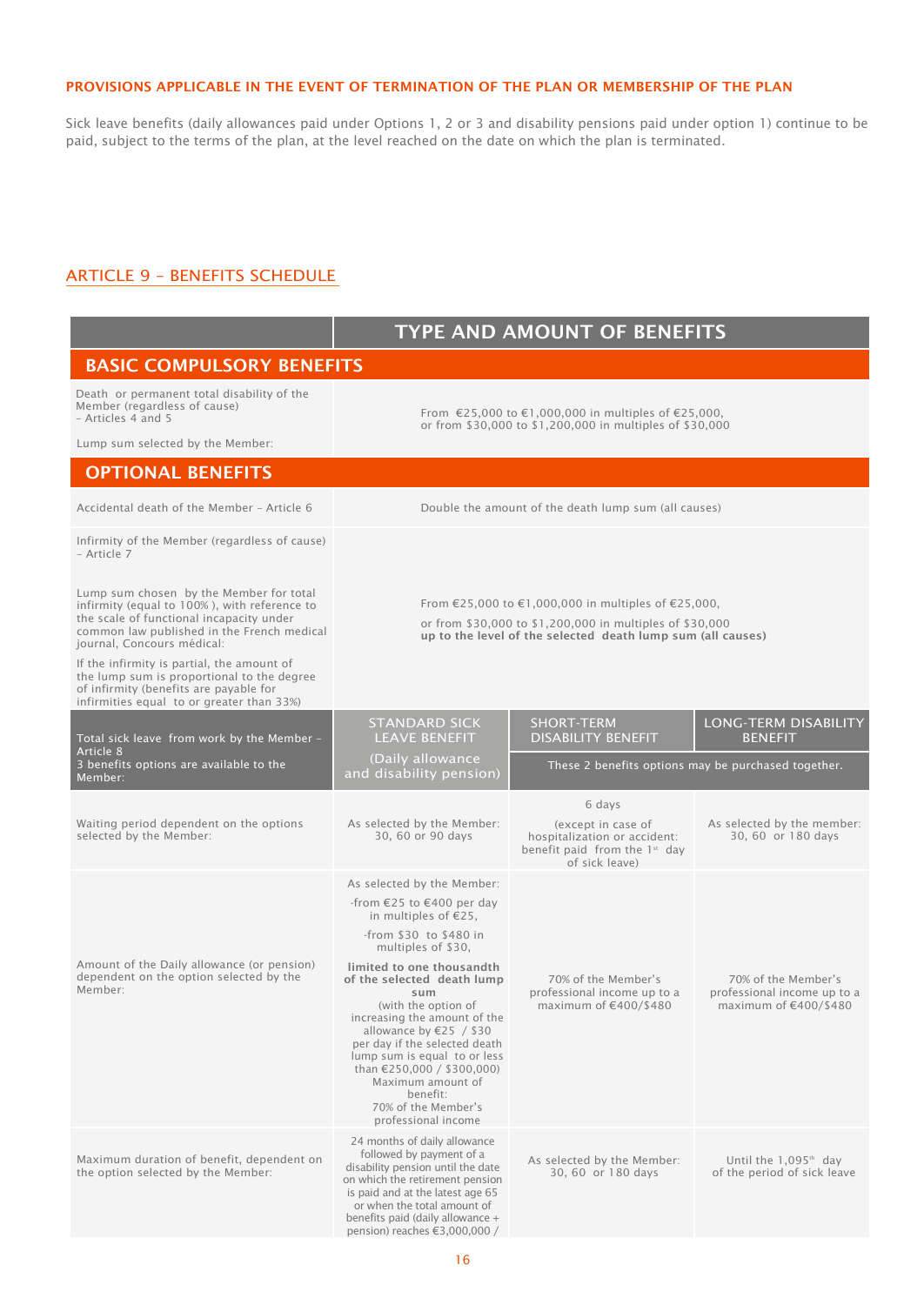\$3,600,000.

And a maximum of 24 months' disability for mental health disorders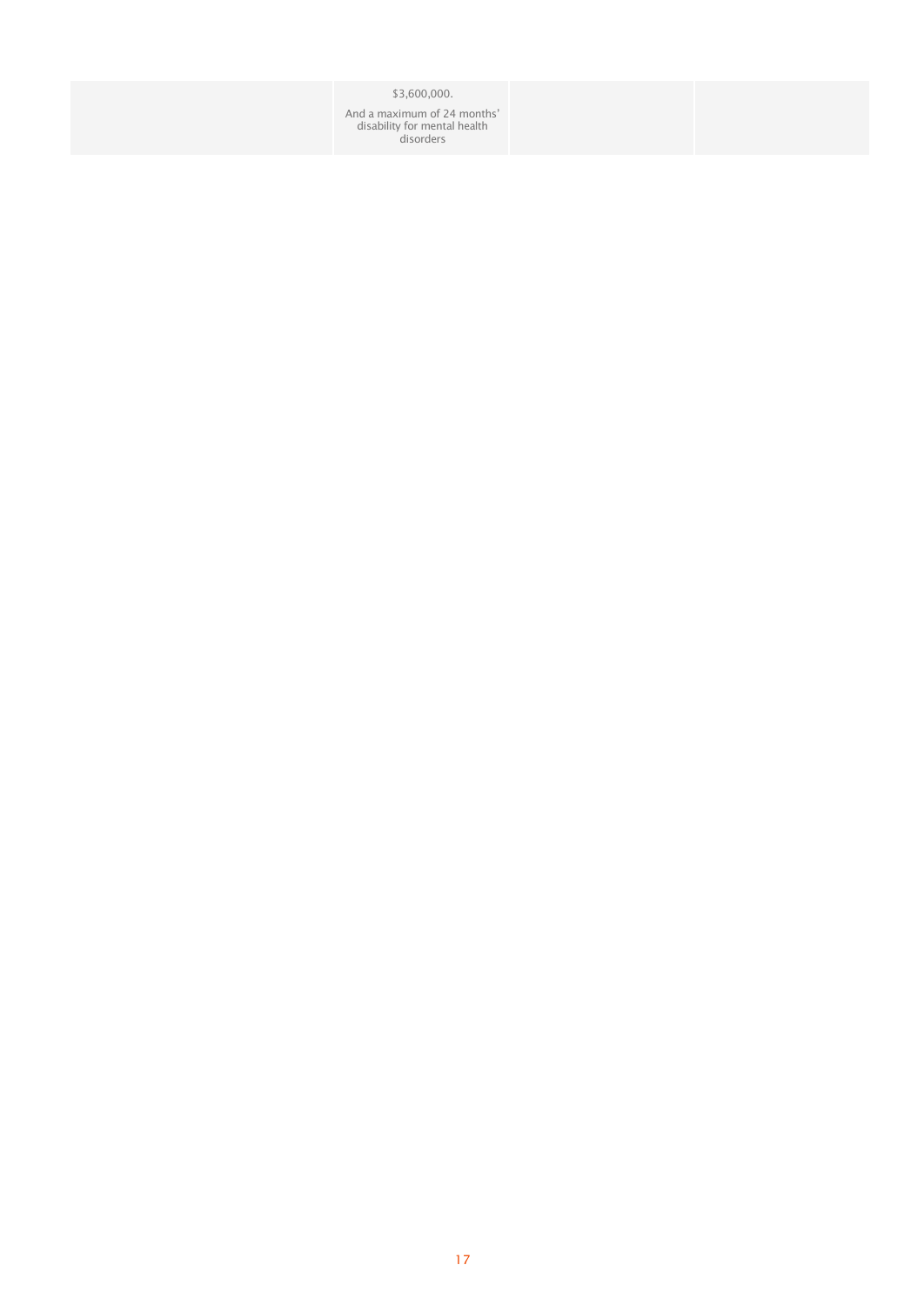# <span id="page-18-0"></span>2.3 / OPERATION OF THE PLAN

# <span id="page-18-1"></span>ARTICLE 10 – LEGAL FRAMEWORK

This group insurance plan with optional membership is governed by French law and the French Insurance Code, in particular by Articles L141-1 and following. The plan falls within the scope of branch 2 (Healthcare) and branch 20 (Life-Death) of Article R321-1 of the French Insurance Code.

The plan consists of this information booklet serving as the general terms and conditions and the certificate of enrollment. Coverage under the plan is based on the declarations made by the Member.

The group insurance plan is in French. MSH INTERNATIONAL may make an English version available to the Member. In case of disagreement on the interpretation of the benefits provided under this plan, only the French version of this plan will be taken into consideration. Translations of the contractual documents which make up the plan are made available to Members purely for information purposes and only the French language version is binding.

#### • LIMITATION PERIOD

In accordance with Article L114-1 of the French Insurance Code, all legal actions arising from an insurance contract are barred two years from the event that gave rise to them. However, this time limit runs:

- 1. in the event of non-disclosure, omission, fraudulent representation or misrepresentation of the risk incurred, only from the date on which the insurer became aware of it,
- 2. in the event of a loss, only from the date on which the relevant parties became aware of it, if they can prove they were unaware of such facts until then.

If the action taken by the member against the insurer arises from a claim made by a third party, the limitation period shall run only from the day on which this third party brings a legal action against the member or has received compensation from him or her.

The limitation period is extended to ten years for life insurance policies where the beneficiary is a separate person from the member and for personal accident insurance policies where the beneficiaries are the heirs of the deceased member.

In respect of life insurance policies, notwithstanding the provisions of paragraph 2, the action taken by the beneficiary must be brought within thirty years of the member's death.

In accordance with Article L.114-2 of the French Insurance Code, the limitation period is interrupted by one of the following ordinary causes of interruption:

- when the debtor acknowledges the right of the person against whom they were prescribing (Article 2240 of the French Civil Code),

- a legal claim, even in summary proceedings, until the end of the hearing. This also applies when the legal claim is brought before a court which has no jurisdiction or where the act of referral to the court is cancelled by the effect of a procedural irregularity (Articles 2241 and 2242 of the French Civil Code). The interruption is void if the claimant withdraws his application or allows the suit to lapse, or if he is defeated in his claim (Article 2243 of the French Civil Code),

- an act of enforcement or interim measures taken in implementation of the code of civil enforcement procedures (Article 2244 of the French Civil Code).

A summons served on one of the joint and several debtors by means of legal action or an enforcement order or the recognition by the debtor of the right of the person against whom they were prescribing interrupts the limitation period against all the others, even against their heirs.

However, a summons served on one of the heirs of a joint and several debtor or the recognition by that heir does not interrupt the limitation period with regard to the other joint heirs, even in the case of a mortgage debt, if the obligation is divisible. Such a summons or recognition interrupts the limitation period with regard to the other co-debtors only for the share of the obligation for which that heir is liable.

To interrupt the limitation period entirely, with regard to the other co-debtors, the summons needs to be served on all the heirs of the deceased debtor or the right needs to be recognized by all of these heirs (article 2245 of the French Civil Code).

A summons served on the principal debtor or their recognition of the right interrupts the limitation period for taking action against the surety (article 2246 of the French Civil Code).

The limitation period can also be interrupted by:

- the appointment of an expert following a loss;
- a registered letter with proof of delivery (sent by the insurer to the member regarding action for payment of the premium and from the member to the insurer regarding payment of the claim).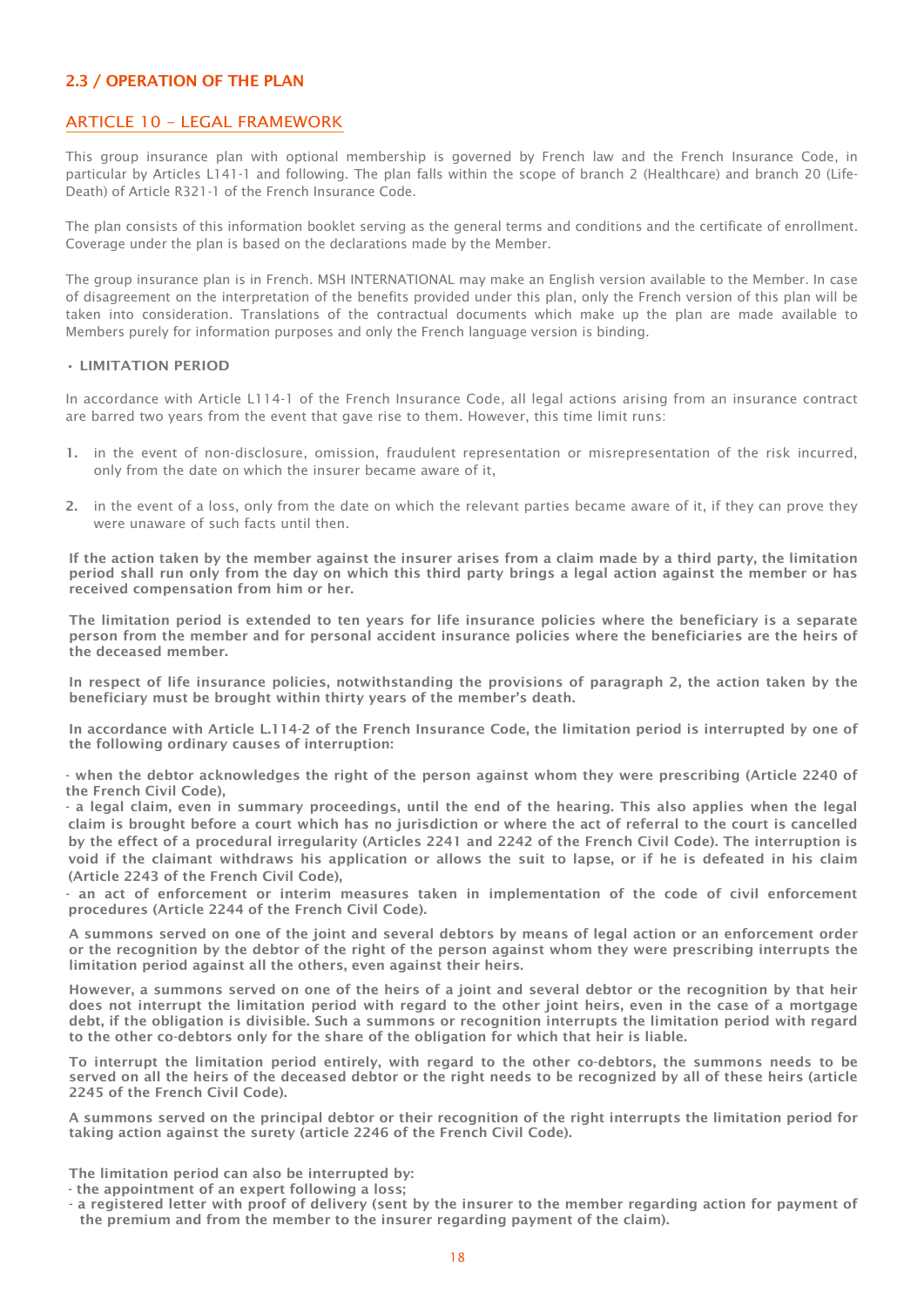In accordance with Article L.132-27-2 of the French Insurance Code, sums payable under life insurance policies in respect of benefits and lump sums that are not claimed are deposited with the "Caisse des Dépôts et Consignations" at the end of a period of ten years from the date on which the insurer becomes aware of the member's death. Sums deposited with the "Caisse des Dépôts et Consignations" that have not been claimed by their beneficiaries are acquired by the State after a period of twenty years from the date on which they are deposited.

# • CANCELATION

In accordance with Article L132-5-1 of the French Insurance Code, the Member may reverse their decision to enroll in the plan by registered mail with proof of delivery within a period of 30 calendar days from the date on which their certificate of enrollment is sent out. This cancelation should be worded as follows:

*'I, the undersigned ........................................... declare my express wish to cancel my membership of the life & disability plan no. 9054/863693/10000, no. 9054/863694/10000, no. 9054/863693/10010 or no. 9054/863694/10010 and request a refund of the premium paid under the terms and conditions set out under Article L132-5-1 of the French Insurance Code."*

By canceling their membership, all amounts paid by the Member are refunded within a maximum period of 30 calendar days from the date of receipt of the registered letter by the insurer.

# <span id="page-19-0"></span>ARTICLE 11 – EFFECTIVE DATE – DURATION AND RENEWAL OF THE PLAN

The contract concluded between the association and the insurer took effect on July 1, 2015 for an initial period ending December 31, 2015.

It is automatically renewed on January 1 of each year for successive periods of one year unless terminated by either party by registered mail sent at least two months before each renewal date.

The plan may be amended, while it is in force, with effect from the  $1<sup>st</sup>$  day of the calendar month, by mutual agreement between the insurer and the contracting association. If any amendments are agreed between the contracting association and the insurer, the insurer will issue an endorsement to the plan.

In this case, the Member will receive prior notification, under the conditions of Article 16, of the changes made to their rights and obligations under the plan.

# <span id="page-19-1"></span>ARTICLE 12 – ENROLLMENT OF MEMBERS OF THE CONTRACTING ASSOCIATION

# • ENROLLMENT

Enrollment in the plan is open to any member of the contracting association who applies for membership of the plan, provided:

- they are aged 18 or over and under the age of 66,
- they are living abroad outside their country of nationality (the country in which they usually reside), in a private or professional capacity.

# • CONDITIONS OF ENROLLMENT

To enroll in the plan, the above-mentioned member of the contracting association must complete and sign the enrollment form provided by the insurer and a health questionnaire.

Depending on the age of the applicant and the level of coverage being taken out, a medical visit with a doctor approved by the insurer and/or additional information or medical examinations may be required further to a review of this questionnaire.

If the medical information provided does not allow the applicant to be accepted under the standard conditions of the insurance plan, the insurer reserves the right to reject the application or grant coverage subject to the exclusion of certain risks or payment of an additional premium.

Any non-disclosure or intentional misrepresentation invalidates membership in accordance with Article L113-8 of the French Insurance Code.

If the applicant is accepted subject to special conditions, they will be notified of this by registered mail.

The person who is accepted for membership of the plan is hereafter referred to as the "Member". Membership is formalized by the issuing of a certificate of enrollment in the plan which includes:

- the reference number and effective date of membership,
- the currency used,
- the benefits and level of coverage selected,
- the premium rate.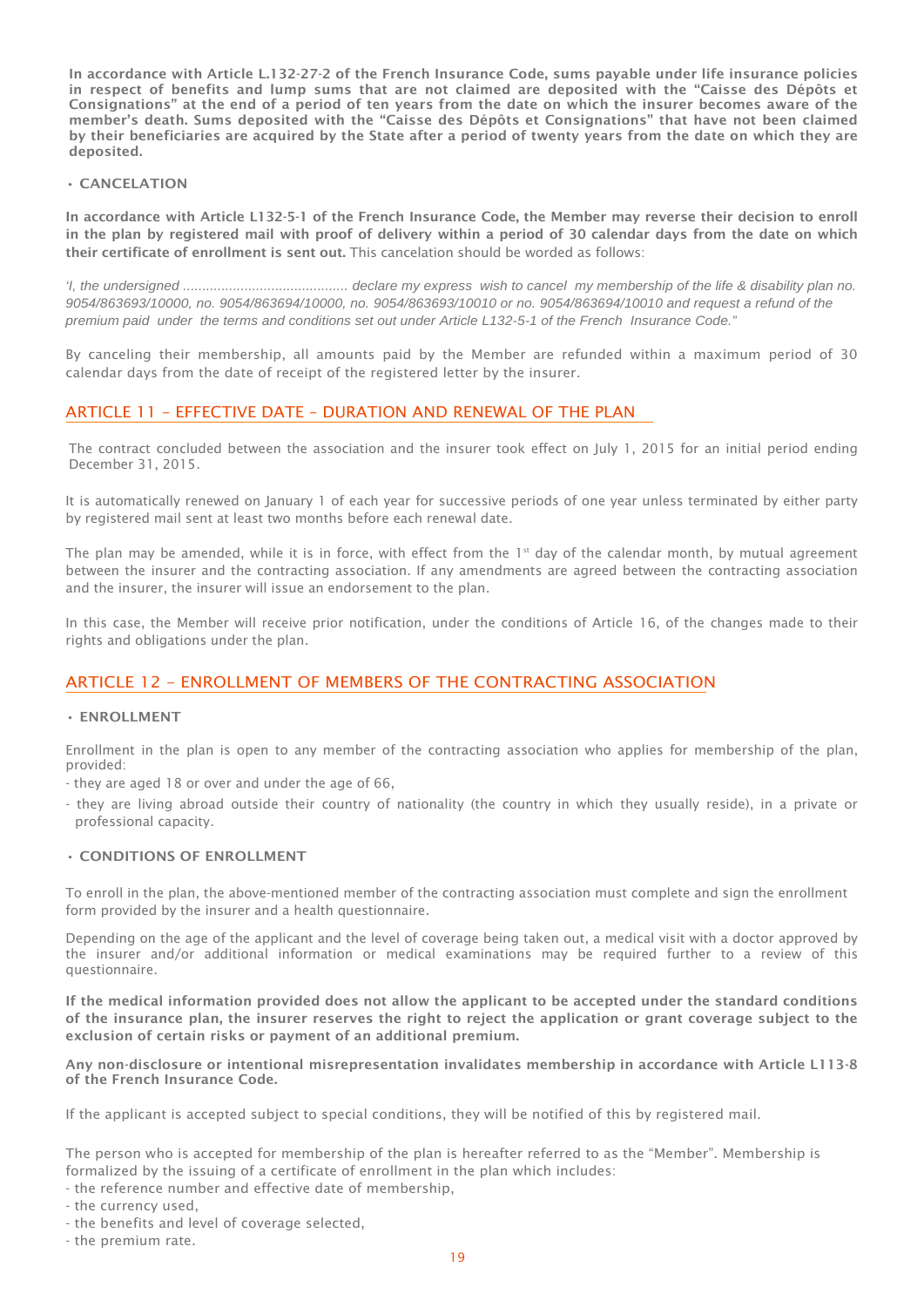# <span id="page-20-0"></span>ARTICLE 13 – EFFECTIVE DATE – DURATION – RENEWAL – AMENDMENTS TO AND TERMINATION OF MEMBERSHIP – EFFECTIVE DATE OF BENEFITS

#### . EFFECTIVE DATE

Membership takes effect on the date shown on the certificate of enrollment and at the earliest on the date of notification of acceptance by the insurer.

#### . DURATION AND RENEWAL OF MEMBERSHIP

Subject to the provisions of Article 20:

- membership runs for a period of 12 months,

- membership is automatically renewed on its anniversary date for successive periods of one year unless terminated by registered mail at least two months prior to each renewal date in accordance with the provisions of Article L113-12 of the French Insurance Code.

#### . AMENDMENTS TO AND TERMINATION OF MEMBERSHIP

In addition, during the period of membership, the member's rights and obligations may be amended by means of endorsements to the insurance contract concluded between the contracting association and the insurer. In this case, the member will be informed of the amendments at least three months before the date on which they are due to come into force.

Membership comes to an end in the event of termination expressed in accordance with the provisions set out above as well as those of Article 20.

#### • EFFECTIVE DATE OF BENEFITS

The benefits take effect for each Member, subject to the acceptance of the risk by the insurer, on the date of enrollment in the plan as set out above.

# <span id="page-20-1"></span>ARTICLE 14 – MAKING CHANGES TO THE BENEFITS

At each annual renewal of membership, the Member has the option of amending their benefits under the following conditions:

#### • DOWNGRADE OF SELECTED BENEFITS

If the Member requests a downgrade of their benefits, the new benefits take effect on the 1<sup>st</sup> day of the calendar quarter following the request.

#### • UPGRADE OF SELECTED BENEFITS

If the Member wishes to upgrade their benefits, they should complete a new enrollment form and submit to the medical formalities specified in Article 12 above. The Member must also make the request no later than two months before the annual renewal date of their membership of the plan.

The insurer reserves the right to deny the upgrade of benefits or to accept it subject to restrictions or the payment of an additional premium. However, the Member remains covered under the conditions which were in place prior to their request.

If accepted by the insurer, the new upgraded benefits will take effect from the annual renewal date of membership of the plan, subject to notification of acceptance from the insurer. The Member remains covered by the previous benefits until that date.

#### • PURCHASING NEW OPTIONAL BENEFITS

A Member wishing to purchase new optional benefits should complete a new enrollment form and submit to the medical formalities specified in Article 12 above.

The insurer reserves the right to deny the new benefits or to accept them subject to restrictions or the payment of an additional premium. If accepted by the insurer, the new benefits will take effect from the date of notification of acceptance by the insurer and, at the latest, on expiration of a waiting period of 6 months in respect of sick leave benefits.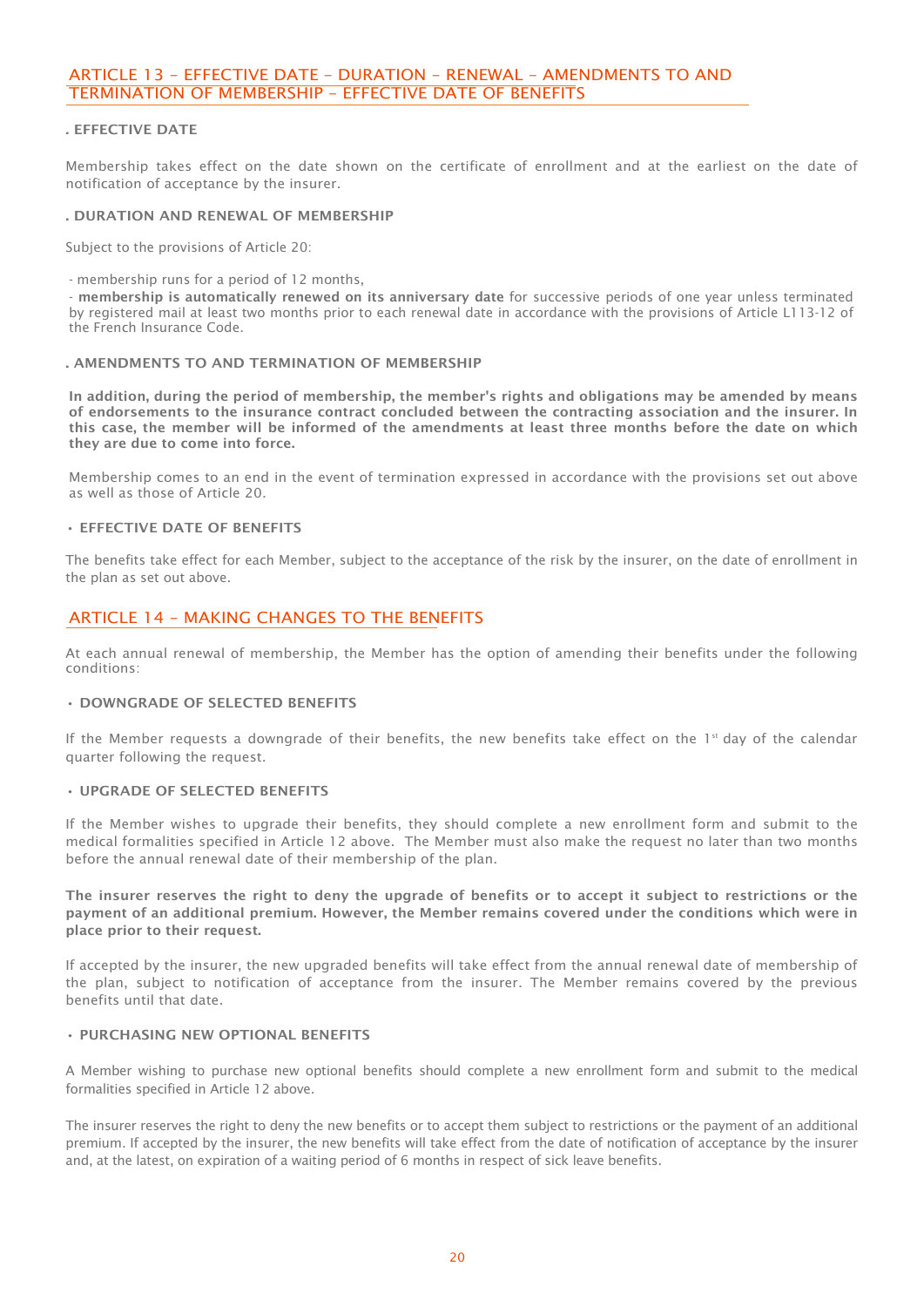# <span id="page-21-0"></span>ARTICLE 15 – CESSATION OF MEMBERSHIP AND BENEFITS

#### • CESSATION OF MEMBERSHIP

Membership of the plan and the benefits cease for each member:

- on the anniversary date of the year in which they request cessation of their membership of the plan, provided the termination is notified to the insurer by registered mail at least two months before this date,
- on the last day of the calendar quarter in which they cease to be members of the association, ASFE. ASFE must notify the insurer of this within a period of one month,
- -on the last day of the calendar quarter during which the Member returns permanently to their country of origin. The Member must notify the insurer of this at least one month before their return date. This provision is not applicable if the Member returns for a temporary stay (of up to 60 days) for the purpose of vacations, travel, leisure or temporary visits in a professional or private capacity,
- on the last day of the calendar quarter in which their premiums are not paid subject to the provisions of Article 20 below,
- -on the date on which they receive their Social Security old-age pension, including for reasons of unfitness for work, and at the latest on the last day of the calendar quarter during which they reach the age of 70,
- on the date of termination of membership by the insurer. This is only possible in the first two years of membership,
- on the date of termination of the plan. However, a person who has been a member of the plan for two years or more on the date of its termination may apply for continuation of benefits until they receive their Social Security old-age pension, subject to payment of the premium set by the insurer.

Membership also comes to an end in the cases provided for under Article 20 (refusal to accept a change in pricing introduced due to the results of the plan or a change in regulations) and, where applicable, Article 8 (refusal to accept a change in pricing introduced due to changes in Social Security regulations governing sick leave from work).

It should be noted that daily allowances and pensions already in payment continue to be payable on the date of termination of membership, including if the member returns to their country of origin.

#### • CESSATION OF BENEFITS

The benefits provided under the plan come to an end for each Member on the date of cessation of their membership, under the conditions of paragraph 1) above and, at the latest, on the last day of the calendar quarter during which they reach the age of 70.

In addition:

- sick leave benefits cease to be paid in all cases on the date on which the Member returns to work or is found to be medically fit to return to work, regardless of the type of work involved,
- in the event of termination of the plan, sick leave benefits continue to be paid under the terms of the plan, at the level reached on the date of termination of the plan.

# . FORFEITURE OF COVERAGE

The insurer may deny coverage to the member if it is discovered that they have intentionally made a false claim for coverage under the plan, or have provided false information or used fraudulent or falsified documents when making a claim.

#### • MISREPRESENTATION

In accordance with the provisions of Article L. 113-8 of the French Insurance Code, membership of the insurance plan is null and void in the event of intentional concealment or misrepresentation.

In accordance with the provisions of Article L. 113-9 of the French Insurance Code, any unintentional omissions or inaccuracies in the reporting of the risk will result in:

- •an increase in the premium or termination of membership of the plan if the omission or inaccurate reporting is discovered before any claims have been made;
- •a reduction in compensation in proportion to the premium rate which would actually have been due against the premium paid, and termination of membership of the plan if the omission or inaccurate reporting is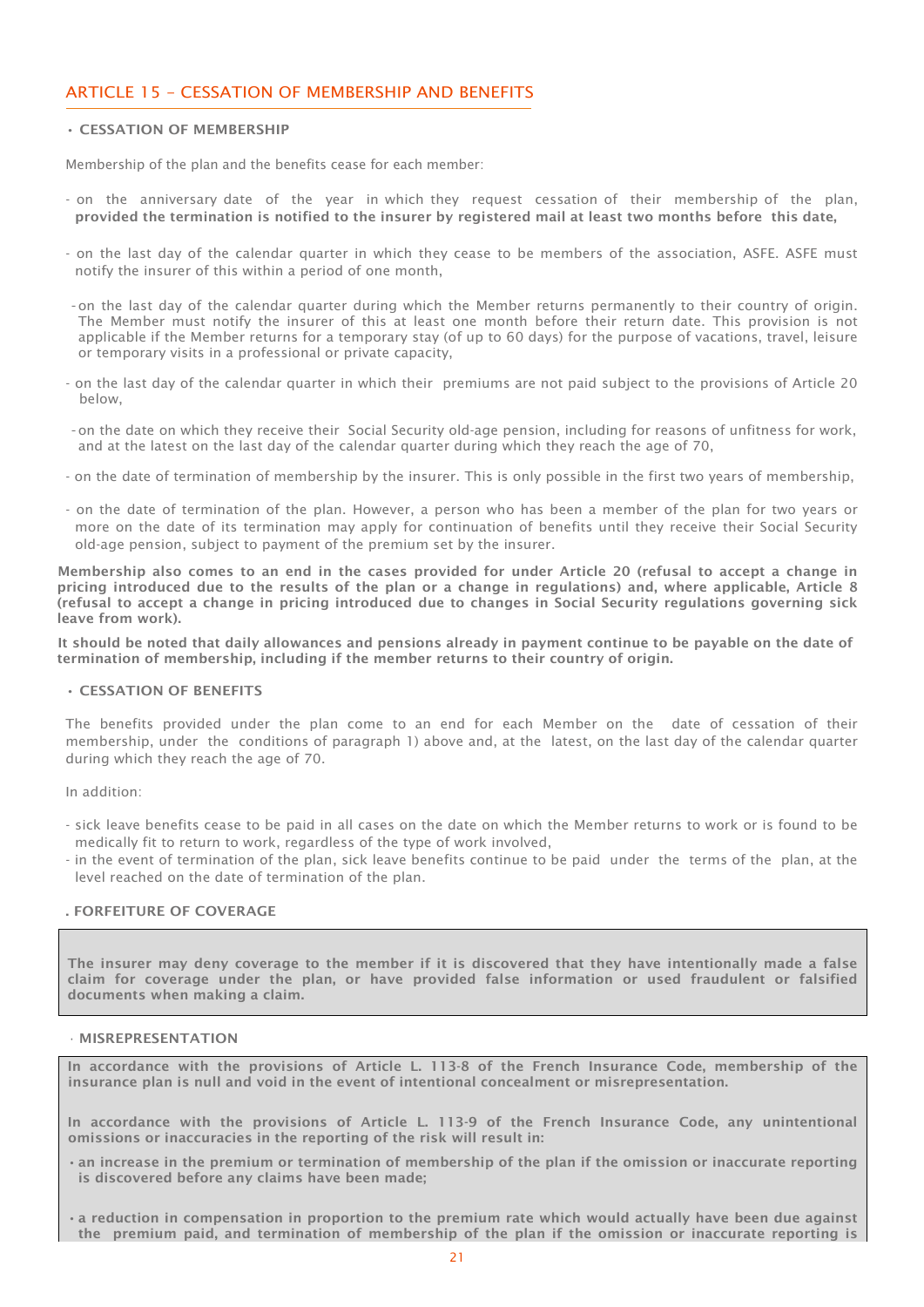#### discovered after a claim has been made.

#### • SUBROGATED CLAIMS

This refers to the insurer's right to recover the amounts of claims they have settled from the person who was responsible for a loss.

If the member is suffering from a disease or is the victim of an accident for which compensation may be paid by a liable third party, the insurer may make a subrogated claim against the person liable to pay the compensation, or their insurer. A member who has suffered injuries caused by a third party must inform the insurer at the time of the claim for benefits.

If the member is the victim of a road traffic accident (involving a motor vehicle), they must provide the insurer of the person having caused the accident, when requested, with the name of their insurer in their capacity as third party payer.

In accordance with the French Insurance Code, the recipient of the benefits is subrogated to the insurer with respect to their rights to seek remedy from any liable third parties.

#### <span id="page-22-0"></span>ARTICLE 16 – INFORMATION TO MEMBERS

The general terms and conditions drawn up by the insurer serve as the information booklet and are issued to the Member together with the certificate of enrollment specified under Article 12.

It is the duty of the contracting association to inform Members in writing of any proposed amendments to their rights and obligations, in accordance with Article L141-4 of the French Insurance Code, at least three months before the date of their entry into force.

# <span id="page-22-1"></span>ARTICLE 17 – COMPLAINTS – MEDIATION – PROTECTION OF PERSONAL DATA – PAPERLESS COMMUNICATIONS IN RESPECT OF THE INSURANCE PLAN – ANTI-MONEY LAUNDERING AND THE FINANCING OF TERRORISM

#### COMPLAINTS – MEDIATION

To make a complaint (disagreement or dissatisfaction) regarding the plan, the Member can contact MSH INTERNATIONAL, their usual advisor or the customer relationship department at the following address:

Groupama Gan Vie - Service des relations avec les consommateurs Immeuble West Park 2 – 2 Boulevard de Pesaro - 92024 Nanterre [src-collectives@ggvie.fr](mailto:src-collectives@ggvie.fr)

If the complainant is not satisfied with the initial response, the complaint may be submitted to the insurer's complaints department at the following address:

Groupama Gan Vie - Service Réclamations TSA 91414 - 35090 Rennes Cedex 9 [https://reclamations.ggvie.fr](https://reclamations.ggvie.fr/)

In both these cases, the complainant will receive an acknowledgement of their complaint within a maximum of 10 working days of receipt. A final response to their complaint will be sent to the complainant within 2 months at the most. If the processing time needs to be extended due to special circumstances, the complainant will be informed.

Lastly, subject to having exhausted all the avenues of remedy set out above, the complainant may refer the matter to the Insurance Ombudsman:

Médiation de l'Assurance - TSA 50110 - 75441 Paris Cedex 09 - France - www.mediation-assurance.org.

Details of complaint processing procedures are available to the Member from the usual advisor and in the "Legal notices" section of the website [www.gan-eurocourtage.fr.](http://www.gan-eurocourtage.fr/)

If the opinion of the Insurance Ombudsman is not deemed to be satisfactory, the matter may be taken before the courts.

#### PROTECTION OF PERSONAL DATA

Personal data are collected by the insurer at different stages of its commercial or insurance activities with respect to members or persons involved in or affected by the insurance plans.

These personal data are processed by the insurer, in its capacity as data controller, in accordance with the regulations in force relating to the processing of such data and the protection of privacy, in particular the provisions of the French Data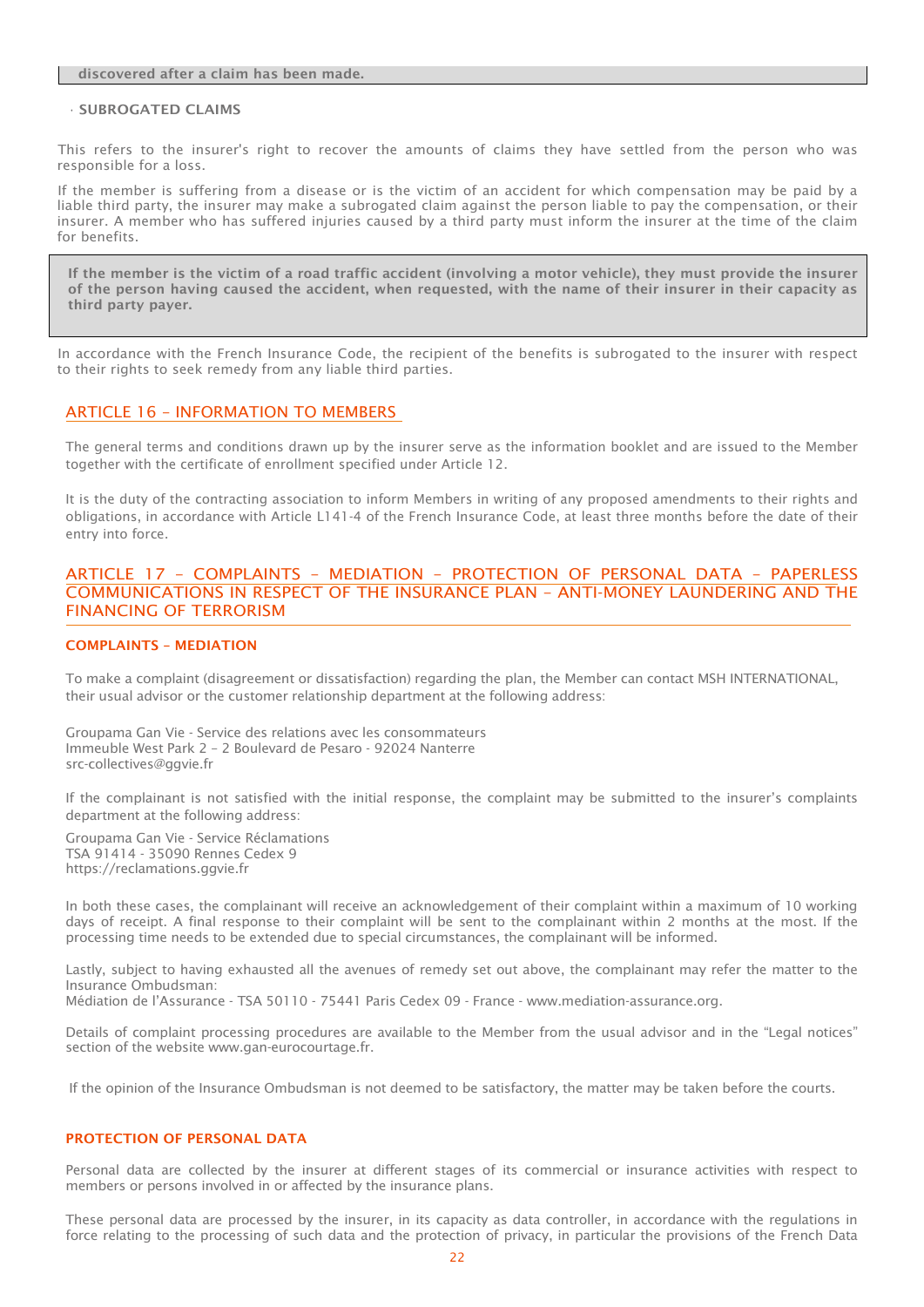Protection and Freedom of Information Act No. 78-17 of January 6, 1978 (amended) and the General Data Protection Regulation (Regulation 2016/679 of April 27, 2016).

Personal data are stored for the duration required for the implementation of the insurance plan and then archived until the expiration of the applicable statutory limitation periods.

#### RIGHTS OF THE INDIVIDUAL

The above-mentioned persons, subject to providing proof of identity, have the right to:

- read the information held by the insurer and request additions or corrections (rights of access and rectification);
- request the erasure of their data or the restriction of their use (right to erasure or restriction of data);
- object to the use of their data, in particular with regard to direct marketing (right to object);
- retrieve data which they have personally provided to the insurer for the implementation of their insurance plan or for which they have given their consent (right to data portability);
- set guidelines for the storage, erasure and disclosure of their data after their death.

These rights may be exercised by mail, email or via the Internet. The relevant departments and websites are as follows:

Groupama Gan Vie Délégué Relais à la Protection des Données Immeuble West Park 2 – 2 boulevard de Pesaro – 92024 Nanterre – France [contact.dpo@ggvie.fr.](mailto:contact.dpo@ggvie.fr)

With regard to health data, these rights can be exercised by sending a letter to the insurer's Medical Advisor at:

Groupama Gan Vie: Monsieur le Médecin-conseil - Service Médical Collectives Immeuble West Park 2 – 2 Boulevard de Pesaro – 92024 Nanterre – France.

Data subjects may also file a complaint with the French Data Protection Authority, Commission Nationale de l'Informatique et Libertés (CNIL) if they feel the insurer has failed to meet its obligations with respect to their data.

As part of its obligations, the insurer is required to regularly check that personal data are accurate, complete and up-to-date. To this end, the insurer may be required to contact the aforementioned persons to check or complete this information.

#### WHY DOES THE INSURER COLLECT PERSONAL DATA?

The processing of personal data is required for the execution, administration and implementation of the insurance plan and the benefits, the management of commercial and contractual relations, the management of the risk of fraud or the implementation of the legal, regulatory or administrative provisions in force, for the purposes listed below.

#### Execution, administration and implementation of the insurance plans and the commercial management of clients and prospects

The data collected by the insurer at various stages of the application for or management of insurance plans are required for the following purposes:

- the analysis of insurance needs in order to recommend plans to suit individual circumstances;
- the assessment, acceptance, control and monitoring of the risk;
- the administration of the plans (from the pre-contractual phase to termination of the plan), and the implementation of the benefits provided under the plan;
- client management;
- the exercise of remedies and the management of complaints and disputes;
- the production of statistics and actuarial studies;
- the introduction of preventive measures;
- compliance with legal or regulatory obligations;
- research and development activities during the life of the plan.

The recipients of this information are, within the limits of their respective remits, MSH INTERNATIONAL, the usual advisor or point of contact, the insurer's departments in charge of the commercial management or the execution, administration and implementation of the plans, and its delegated administrators, intermediaries, partners, agents, processors, or other entities of the Groupama Group in the exercise of their duties.

This information may also be passed on, where appropriate, to the insurance organizations of the data subjects or those providing supplementary benefits, to co-insurers, reinsurers, professional bodies and guarantee funds, as well as to all persons directly or indirectly involved in the plan and its implementation, and to all persons accredited as Authorized Third Parties (courts, arbitrators, mediators, relevant government ministries, guardianship and supervisory authorities and all public bodies authorized to receive it, as well as to supervisory services such as statutory auditors, internal auditors and internal control departments).

Health data may be processed if they are required for the execution, administration and implementation of insurance plans. This information is processed in compliance with medical confidentiality and with the data subject's consent. In the case of employee benefits, data subjects expressly agree to this data being collected and the required processing being carried out.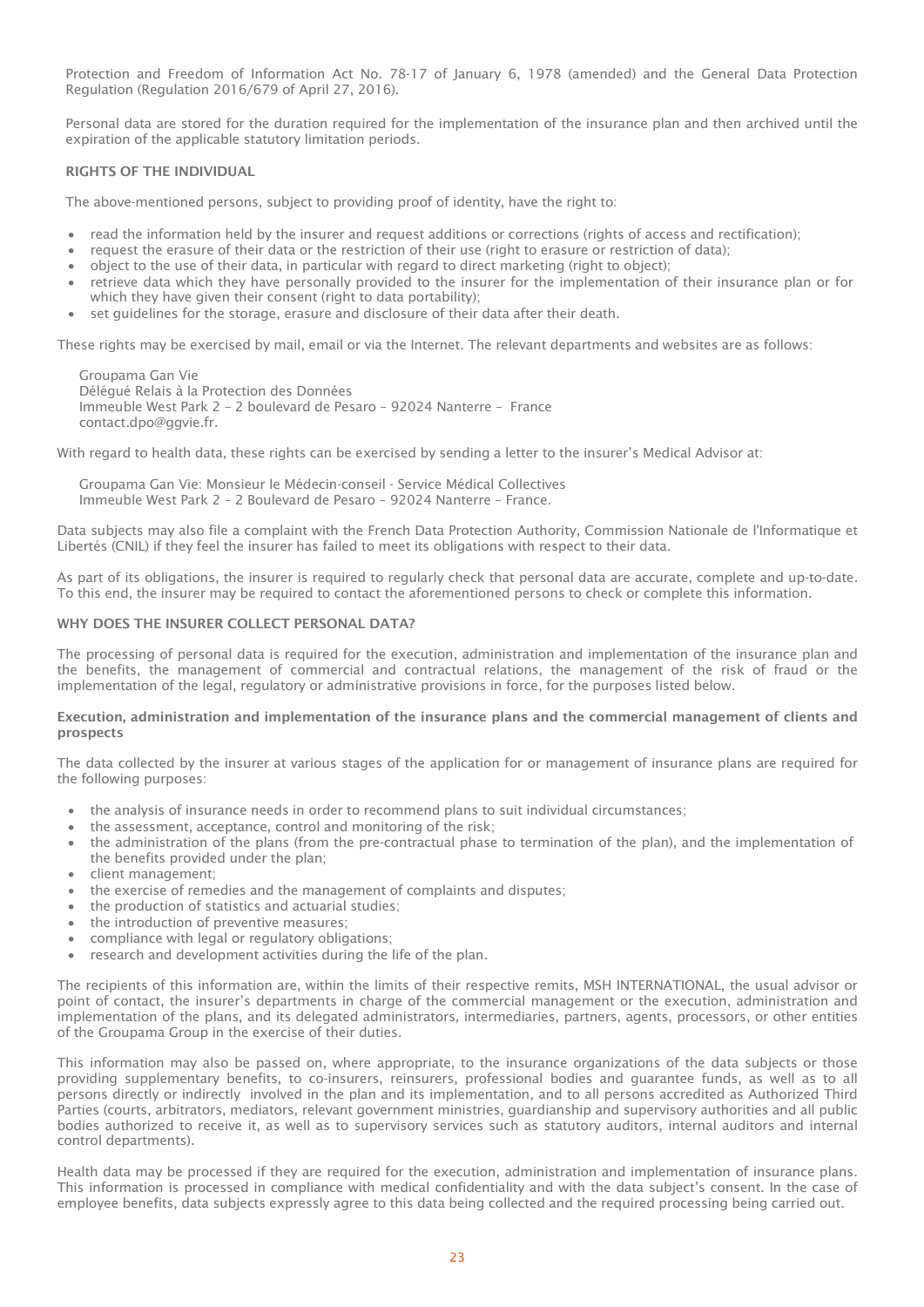This information is intended exclusively for the insurer's medical advisors or the medical advisors of entities of the Groupama Group responsible for the administration of the benefits, its medical department or specially authorized internal or external persons (including its delegated administrators or medical specialists). This information may also be used by authorized persons in matters of fraud prevention.

When an insurance contract has been entered into, the data are stored for the duration of the plan, extended by the duration of the management of any ongoing claims or disputes, and until the expiration of the statutory limitation periods.

If no insurance contract has been entered into (prospect-related data):

- health data are stored for a maximum of five (5) years for evidentiary purposes;
- other data may be stored for a maximum of three (3) years.

#### Marketing

The insurer and the companies of the Groupama Group (Insurance, Banking and Services) have a legitimate interest in canvassing their clients or prospects, and carry out the required data processing for the purposes of:

- performing operations with regard to prospect management;
- acquiring data on clients or prospects in compliance with the rights of individuals;
- carrying out research and development activities in the context of client management and marketing activities.

The use of certain methods of carrying out marketing activities is subject to obtaining the agreement of the prospects. These are:

- using their email address or telephone number for electronic marketing purposes;
- using browsing data to recommend personalized offerings (see cookies notice on the website for further information);
- passing on data to partners.

Any person may opt out of advertising by mail, email or telephone at any time by contacting the insurer (see above Rights of the individual).

With respect to telephone or electronic marketing (by email or SMS/MMS), the above-mentioned persons may also opt out by changing their preferences in their personal online area or by using the unsubscribe link provided in the insurer's messages.

With respect to telephone marketing, they may also opt out by registering free of charge with the BLOCTEL opt-out directory (www.bloctel.gouv.fr), which prohibits professionals with whom they do not have a current contractual relationship from contacting them by telephone for marketing purposes.

#### Combating insurance fraud

The above-mentioned persons are also informed that the insurer operates a system for the purpose of combating insurance fraud, which may lead to their inclusion on a list of persons presenting a risk of fraud. This may result in longer processing times in respect of applications for insurance or claims, or even the reduction or denial of a right, benefit, plan or service provided by entities of the Groupama Group.

In this context, the personal data of the above-mentioned persons may be processed by all authorized persons working within the entities of the Groupama Group as part of its anti-fraud measures.

These data may also be passed on to authorized personnel of organizations directly affected by fraud (other insurance organizations or intermediaries; social or professional bodies; legal authorities, mediators, arbitrators, court officials, ministry officials; third party organizations authorized by a legal provision and, where applicable, victims of acts of fraud or their representatives).

Data for this purpose may be passed on to the French Insurance Fraud Prevention Agency (Agence pour la Lutte contre la Fraude à l'Assurance or ALFA).

These persons are also informed that ALFA operates a system whereby data from insurance plans and claims made to insurers are shared for the purpose of combating fraud. Rights in respect of these data may be exercised at any time by writing to ALFA, 1, rue Jules Lefebvre - 75431 Paris Cedex 09 France.

Data processed for the purpose of combating fraud are stored for a maximum of five (5) years from the closure of the fraud file. In the event of legal proceedings, the data will be stored until the end of the proceedings and the expiration of the applicable limitation periods.

Individuals added to a list of suspected fraudsters will be de-registered after five (5) years from the date of registration on this list.

#### ANTI-MONEY LAUNDERING AND THE FINANCING OF TERRORISM

In order to meet its legal obligations and enable the application of financial sanctions, the insurer implements monitoring systems designed to combat money laundering and the financing of terrorism.

Data used for this purpose are stored for 5 years from the closure of the account or the end of the relationship with the insurer. Data relating to transactions carried out by individuals are kept for 5 years from their execution, including if the account is closed or if the relationship with the insurer comes to an end.

This information is intended for the insurer's departments responsible for dealing with measures to combat money laundering and the financing of terrorism.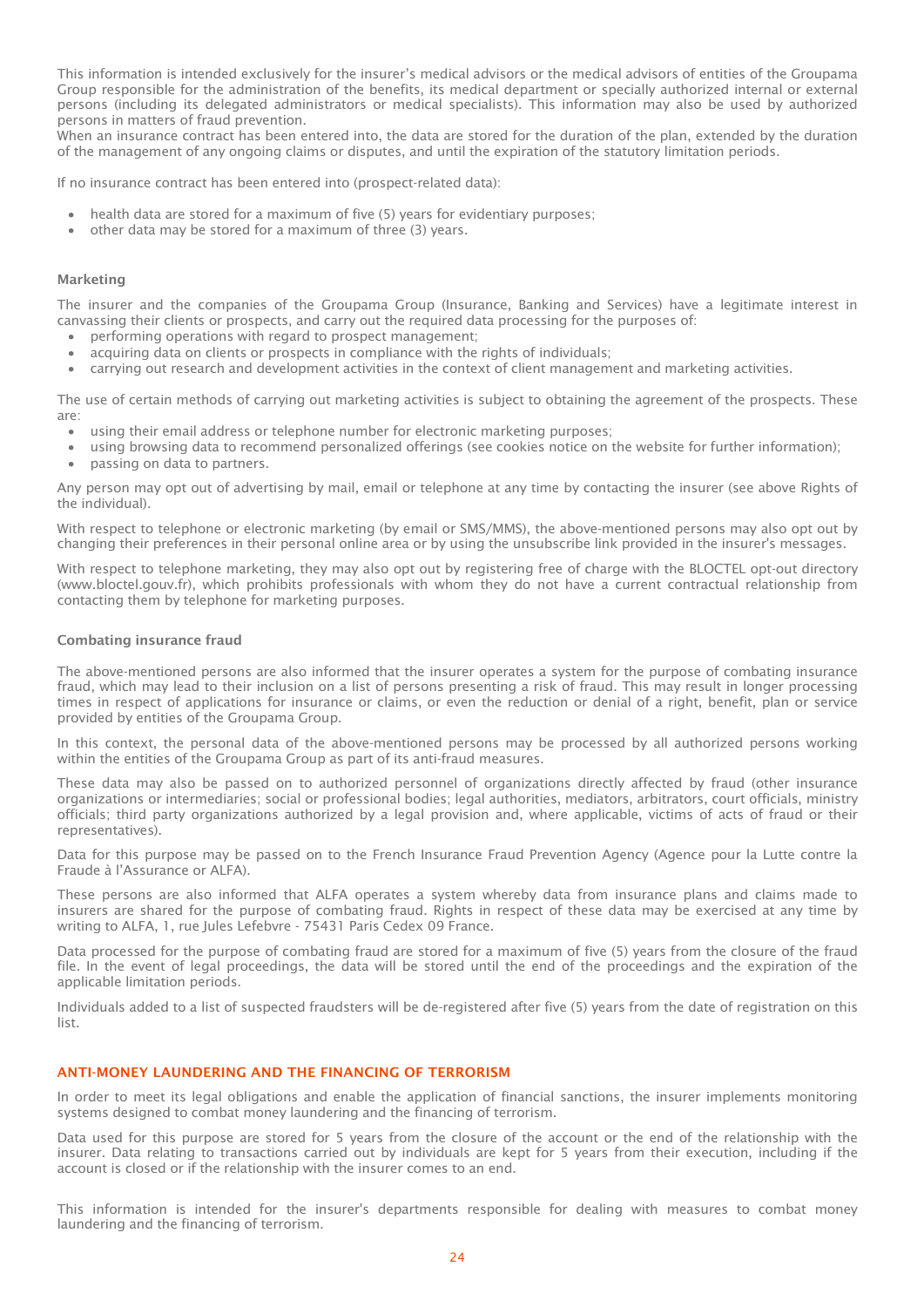TRACFIN may also receive information for this purpose. In accordance with the French Monetary and Financial code, the right of access to these data is exercised by applying to the French Data Protection Authority, Commission Nationale de l'Informatique et Libertés (www.cnil.fr).

As an insurance company, Groupama Gan Vie is subject to the legal and regulatory provisions relating to measures to combat money laundering and the financing of terrorism under the provisions of Articles L. 561-1 and following of the French Monetary and Financial Code. Groupama Gan Vie is therefore under obligations to identify and know its clients and exercise constant vigilance which justify the collection of information from its Clients.

#### Satisfaction/Quality of services

In its own interest and that of its clients, the insurer measures and seeks to continuously improve the quality of its services and products. This may include the carrying out of satisfaction surveys.

In this context, communications by mail, email or telephone between the insurer and the above-mentioned persons may be recorded and analyzed.

Telephone recordings are kept for a maximum period of six (6) months and the other elements required for the purpose of improving quality of service are kept for a maximum period of three (3) years.

#### Research and statistics

The insurer and the entities of the Groupama Group (or their subcontractors) may also use and process personal data involving the above-mentioned persons for statistical or research purposes, particularly with a view to developing their product and service offerings and personalizing their relationship with the data subject.

These data may be linked, combined or include personal data in respect of the above-mentioned persons and collected automatically or provided by the person themselves.

They may also be combined with statistical or aggregated data from various internal or external sources.

#### TRANSFER OF INFORMATION OUTSIDE THE EUROPEAN UNION

Personal data are processed within the European Union. However, data may be transferred to countries outside the European Union in compliance with data protection rules and subject to the appropriate safeguards (e.g. standard European Commission contractual clauses, countries with a level of data protection recognized as adequate, etc.).

These transfers may be carried out for the implementation of insurance contracts, anti-fraud measures, compliance with legal or regulatory obligations, the management of actions or disputes enabling the insurer to ensure the establishment, exercise or defense of its rights in law or for the needs of the defense of the data subjects. Certain types of data, which are strictly necessary for the provision of assistance services, may also be transferred outside the European Union in the interest of the data subject or the protection of human life.

# PAPERLESS COMMUNICATIONS IN RESPECT OF THE INSURANCE PLAN

#### Paperless communications with the member

With regard to information and documentation relating to their insurance plan, the member should be aware that the insurer may exchange information and documents in a paperless manner and in particular provide or make this information and documentation available to them using a durable medium other than paper, including email.

By providing their email address at the time of enrollment or during the life of the plan, the member accepts that paperless communications are appropriate to their circumstances.

The member may at any time opt out of paperless communications and ask the insurer, by any means, to use paper-based communications, at no cost to them.

To do this, the member may send a letter or email to the insurer or call them.

Contact details for the relevant departments and the websites are provided above.

The member agrees to inform the insurer without delay if there are any changes to their email address and, more generally, if there are any changes in their situation that may have any impact on the administration of their plan.

#### Agreement on evidence

This agreement on evidence applies to the provision by the insurer of information or documents sent to the member by email;

The member and the insurer jointly accept and acknowledge that, in general, the data held in the insurer's information system are binding on the member and will have evidentiary value in terms of the application of the provisions of their insurance contract.

# <span id="page-25-0"></span>ARTICLE 18 – MISREPRESENTATION

Irrespective of the ordinary causes of nullity and subject to the provisions of Article L132-26 of the French Insurance Code, the insurance plan is null and void in the event of concealment or intentional misrepresentation on the part of the Member, when such concealment or misrepresentation changes the subject of the risk or decreases the insurer's assessment of that risk, even if the risk which the Member concealed or distorted has no impact on the claim. The insurer is then entitled to retain the premiums paid and to payment of all due premiums by way of damages.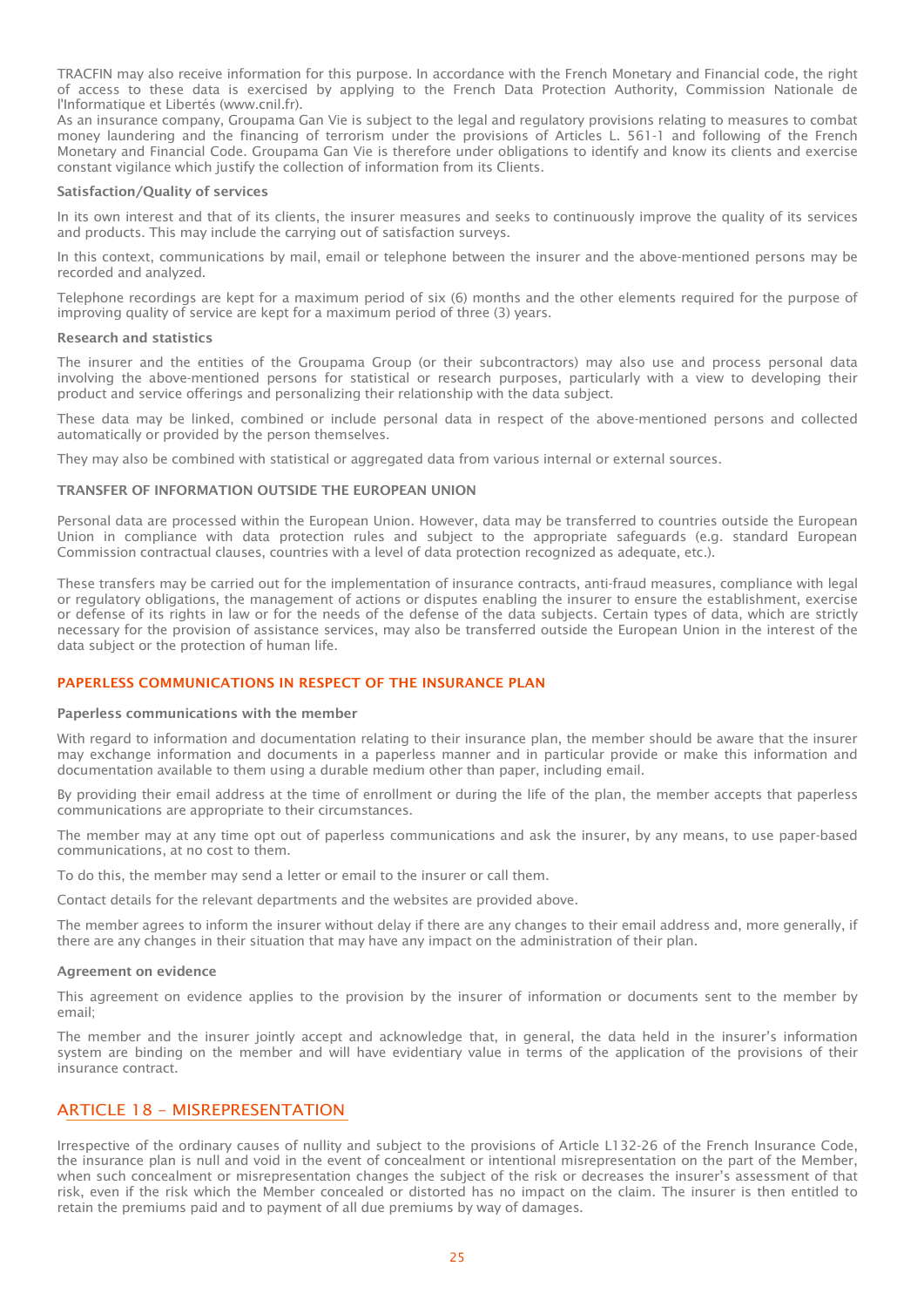# <span id="page-26-0"></span>2.4 / ARBITRATION AND PREMIUMS

# <span id="page-26-1"></span>ARTICLE 19 – ARBITRATION

All disputes regarding this plan will be resolved by arbitration. Each party appoints an arbitrator and the two arbitrators together appoint a third. If one of the parties fails to appoint their arbitrator within one month of notification by either party of the implementation of the arbitration clause, or if both arbitrators fail to agree on the appointment within the same timescale, the appointment will be made by the president of the Tribunal de Grande Instance, in summary proceedings, as instructed by the first party to act.

Arbitrators are not required to follow usual procedure and their decision will be final: the arbitration ruling is final and binding and must be delivered within a period of six months from the setting up of the arbitration tribunal. The parties also submit to the decision of the arbitrators with respect to arbitration costs.

This exclusion cannot impede, where applicable, the payment of benefits acquired in return for premiums or contributions previously paid by the insured.

# <span id="page-26-2"></span>ARTICLE 20 – PREMIUMS

# • SETTING AND PAYING THE PREMIUM

Benefits provided under the plan are subject to the payment of a premium expressed in euros or dollars, set according to the Member's age, the benefits selected and their amount.

The amount of the premium is shown on the certificate of enrollment.

Premiums are adjusted by the insurer on January 1 of each year, based on the claims experience recorded over the previous year.

Any taxes or charges which may become applicable to the plan, the recovery of which is not prohibited, are charged to the Member and payable at the same time as the premium.

#### • PAYMENT

# PAYMENT OF THE PREMIUM BY THE MEMBER

Premiums are payable to the contracting association monthly, quarterly, bi-annually or annually in advance, in euros and dollars. The payment frequency is shown on the certificate of enrollment.

If membership is terminated, the membership and benefits are maintained until the end of the period covered by the last premium to be paid.

# NON-PAYMENT OF PREMIUM

In accordance with the provisions of Article L113-3 of the French Insurance Code, any premium due remains payable and may be recovered by any legal means.

In accordance with the provisions of Article L141-3 of the French Insurance Code, the contracting association must, at the earliest, ten days after the due date of the unpaid premium, send the Member a registered letter of formal notice. By mutual agreement between the insurer and the contracting association, it is agreed that the contracting association authorizes the insurer to prepare and send out this letter.

The letter will state that, at the end of a period of 40 days of dispatch of this letter, the Member is barred from the insurance plan due to non-payment of the premium. The Member remains liable for the full premium until the date of their removal from the plan.

# <span id="page-26-3"></span>ARTICLE 21 - WAIVER OF PREMIUM PAYMENTS – CONTINUATION OF COVERAGE IN THE EVENT OF SICK LEAVE

If the member is on total sick leave from work following an illness or accident occurring before the date of their  $70<sup>th</sup>$ birthday, the Member will continue to benefit from the coverage purchased as per the plan's terms and conditions, without having to pay the corresponding premium, as of the date of payment of the benefits provided under the Sick leave coverage and for the entire duration of the payment.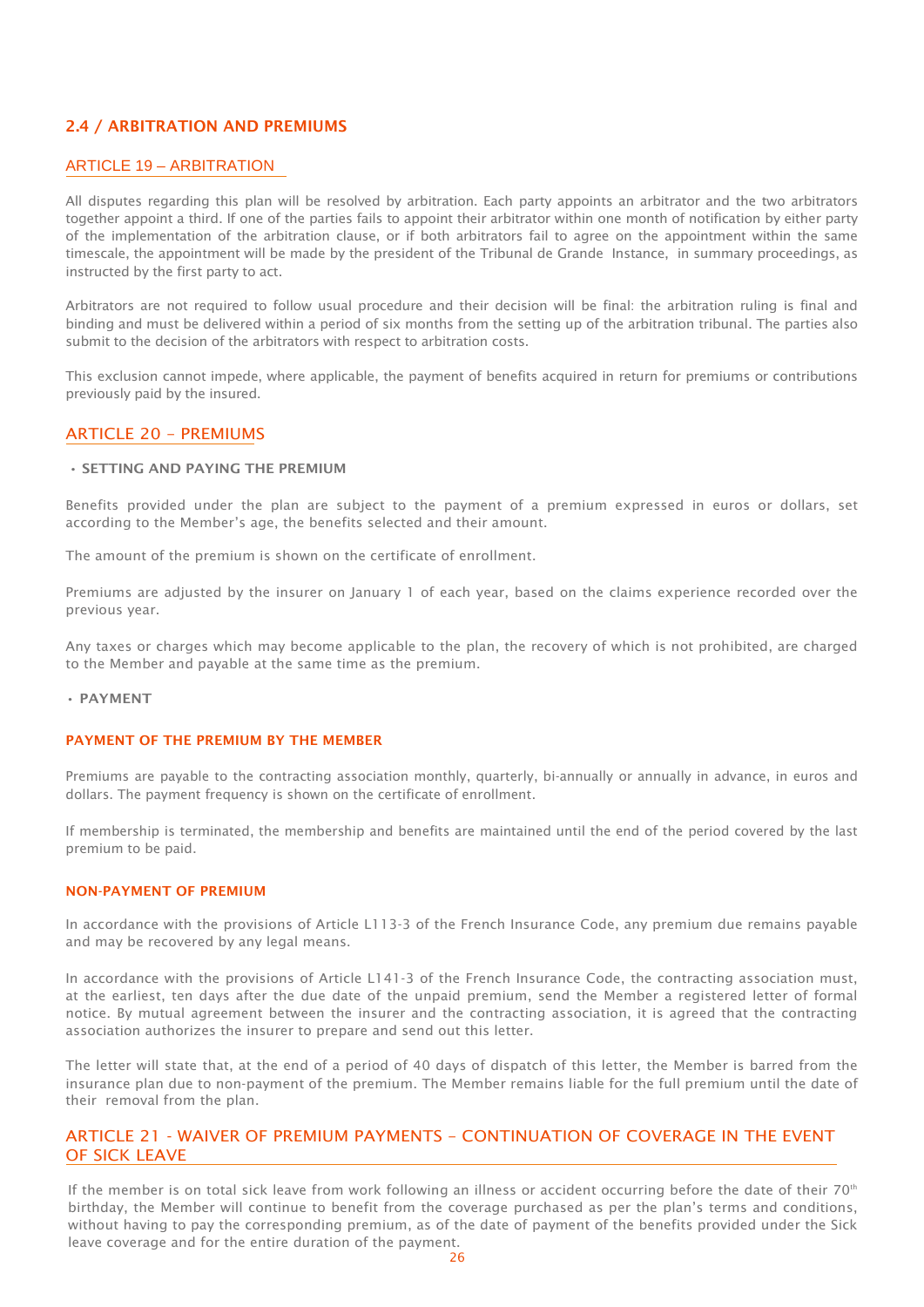These provisions only apply in the event of sick leave resulting from an illness or accident occurring after the effective date of enrollment of the Member in question.

#### • DETERMINING THE BENEFIT

Your sick leave is deemed to be total and continuous if we have recognized you as being in a state of temporary total incapacity to work or permanent total disability as defined in Article 8 above.

#### • DECLARING AND PROVIDING PROOF OF SICK LEAVE

You are responsible for providing proof of sick leave from work and you must declare the sick leave under the conditions set out under article 8 above. Periods of sick leave declared after the set deadline will result in the premium being payable for the period prior to the declaration. This declaration must be supported by the documentation specified in article 8 above. The insurer reserves the right to request any additional supporting documents required for application of the coverage. If the Member has purchased the "standard" sick leave benefit, no documents other than those provided for this coverage are needed. If the Member returns to work or if their total sick leave from work ends, they must inform the insurer without delay.

#### • RECOGNITION AND MONITORING OF THE STATE OF INCAPACITY OR DISABILITY

The insurer reserves the express right to assess, recognize and monitor the Member's state of incapacity or disability. To this end, the provisions of article 8 above apply to this coverage.

#### • EXCLUDED RISKS

The risks excluded under the "Waiver of premium payments – Continuation of coverage in the event of sick leave" benefit are the same as those listed in article 8 above.

#### • DURATION AND CESSATION OF CONTINUATION OF COVERAGE

Continuation of coverage is granted for the duration of the period of sick leave qualifying for the premium waiver. It will end as soon as the Member returns to work or if a medical authority certifies that they can resume a professional activity, regardless of the nature of this activity. Furthermore, continuation of coverage will cease at the latest on the date on which the Member starts receiving a basic old-age pension (including due to unfitness for work) and, in all cases, on the day they reach the age of 70. It will also end in the event of termination of the plan.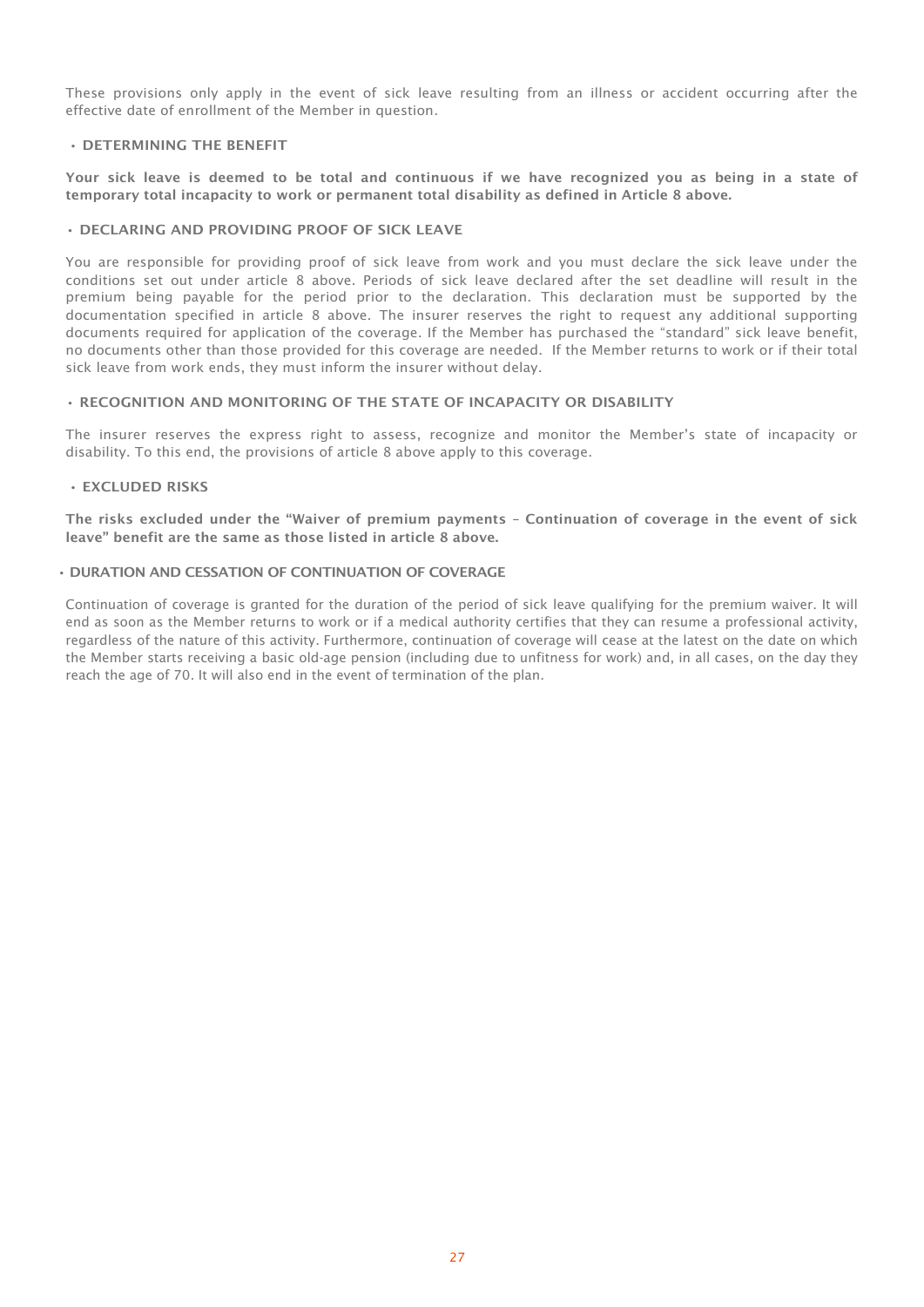# Appendix: Disability scale for physical infirmity benefit

# <span id="page-28-0"></span>I - PERMANENT TOTAL DISABILITY

| Total and incurable insanity resulting directly and wholly from an accident<br>Total loss of sight in both eyes<br>Complete paralysis resulting directly and wholly from an accident<br>Total loss of use of two limbs | 100%<br>100%<br>100%<br>100% |  |
|------------------------------------------------------------------------------------------------------------------------------------------------------------------------------------------------------------------------|------------------------------|--|
| II - PERMANENT PARTIAL DISABILITY                                                                                                                                                                                      |                              |  |
| Head and spine                                                                                                                                                                                                         |                              |  |
| Total loss of sight in one eye                                                                                                                                                                                         | 25%                          |  |

| <b>TOLAI TUSS OF SIGHT III ONE CYC</b><br>Total and incurable deafness resulting directly and wholly from an accident<br>Total and incurable deafness in one ear<br>Fracture of the odontoid process of the axis with displacement: maximum based on<br>level of stiffness                 |                                                                  | - <i>- 1</i> -<br>40%<br>10%<br>30%                             |
|--------------------------------------------------------------------------------------------------------------------------------------------------------------------------------------------------------------------------------------------------------------------------------------------|------------------------------------------------------------------|-----------------------------------------------------------------|
| Pronounced fracture or dislocation of the spinal column with significant spinal<br>stiffness, evidence of radiculomedullary irritation and pronounced clinical deviation of<br>traumatic origin<br>Loss of teeth with no possibility of dentures:                                          |                                                                  | 25%                                                             |
| . Incisors - canines<br>. Premolars<br>. Molars<br>Head injury with loss of consciousness and post-concussive phenomena with no<br>objective neurological signs: maximum                                                                                                                   |                                                                  | per tooth: 0.60%<br>per tooth: 0.80%<br>per tooth: 1.00%<br>5%  |
| Upper limbs                                                                                                                                                                                                                                                                                | Right                                                            | Left                                                            |
| Amputation or total paralysis of an upper limb<br>Amputation of the forearm at the elbow joint<br>Total loss of hand or use of hand<br>Unhealed fracture of the humerus (hanging arm)<br>Unhealed fracture of the forearm (loose pseudoarthrosis in both bones)<br>Total loss of movement: | 60%<br>55%<br>50%<br>25%<br>25%                                  | 50%<br>45%<br>40%<br>20%<br>20%                                 |
| - of the shoulder<br>- of the elbow<br>- of the wrist<br>Total loss of thumb<br>Total loss of index finger<br>Total loss of middle finger<br>Total loss of 2 fingers other than thumb or index finger                                                                                      | 25%<br>20%* to 25**%<br>15%* to 25**%<br>20%<br>12%<br>8%<br>15% | 20%<br>15%* to 20**%<br>15%* to 20**%<br>15%<br>8%<br>6%<br>10% |

#### Lower limbs

| Amputation of the thigh at the hip joint or total paralysis of a lower limb | 60%                  |
|-----------------------------------------------------------------------------|----------------------|
| Amputation of the leg at the knee joint                                     | 45%                  |
| Total amputation of a foot, tibio-tarsal disarticulation (Syme)             | 35%                  |
| Unhealed fracture of the thigh (pseudoarthrosis of the femur): maximum      | 35%                  |
| Unhealed leg fracture (pseudoarthrosis in both bones): maximum              | 35%                  |
| Unhealed fracture of the fibula only (pseudoarthrosis)                      | 2%                   |
| Total loss of movement:                                                     |                      |
| of the hip                                                                  | 30%* to 40**%        |
| of the knee .                                                               | 20%* to 30**%        |
| . of the instep                                                             | $10\%$ * to $15$ **% |
| Amputation of the big toe                                                   | 5%                   |
| Amputation of another toe                                                   | $1\%$                |

If the Member is left-handed, and provided they have notified the insurer of this, the rates provided for the various disabilities of the right upper limbs will apply to the left and vice versa.

\* In a favorable position.

\*\* In a very unfavorable position.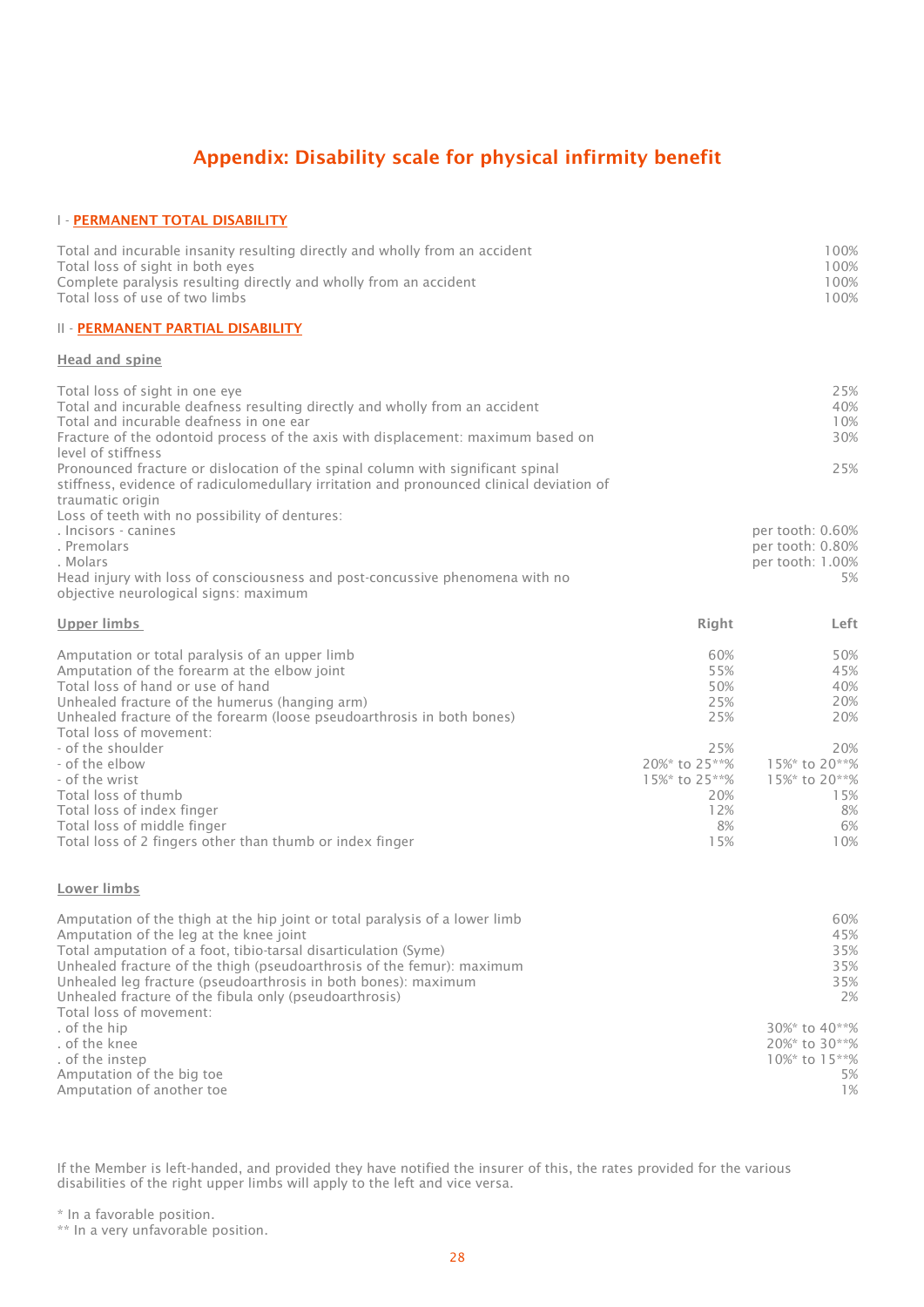MSH INTERNATIONAL

SIACI SAINT HONORE GROUP

MSH International, a French insurance broker and simplified joint stock company (société par actions simplifiées) with a capital of €2,500,000 whose registered office is located at 39 rue Mstislav Rostropovitch 75815 Paris Cedex 17 France. It is registered with the Paris Trade and Companies Register under number 352 807 549 and with ORIAS under number 07 002 751 - intra-Community VAT identification number FR 78 352 807 549. MSH INTERNATIONAL is regulated by the French Prudential Supervision and Resolution Authority.